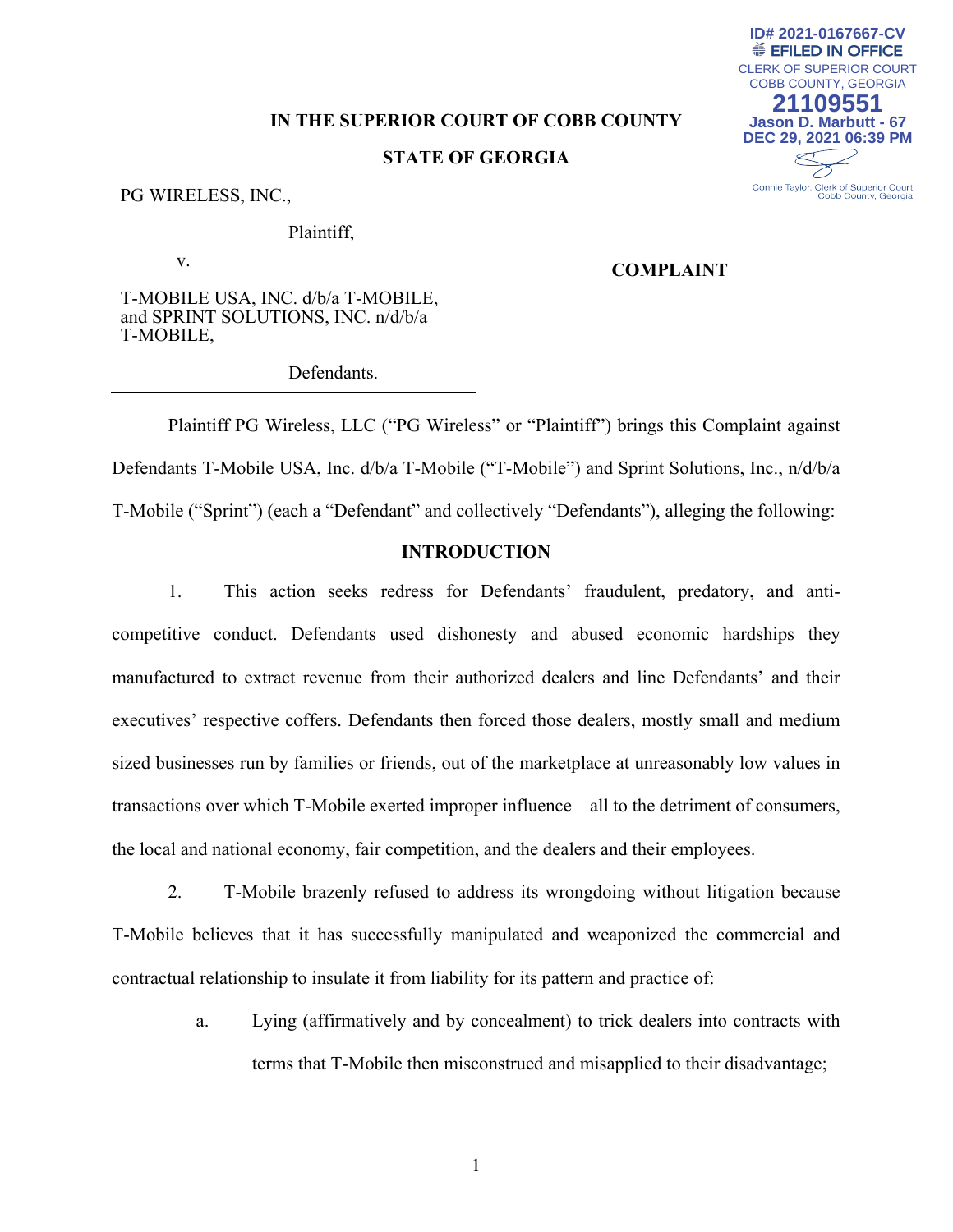- b. Simultaneously creating economic and time pressure that left dealers with no legitimate choice, other than insolvency, but to sign T-Mobile's documents;
- c. Cheating the dealers out of promised and anticipated store numbers, compensation, and levels of operation, and diverting dealer compensation to T-Mobile affiliates;
- d. Forcing a fire-sale to another favored T-Mobile dealer at prices that T-Mobile unlawfully acted to depress; and
- e. Attempting to evade responsibility for flagrant illegality with unlawfully induced and invalid putative releases.

3. T-Mobile shuttered more than 20 small businesses, closed well over 1,000 "doors" (as cellular stores are referred to in the industry), caused thousands of people to lose their jobs, and negatively impacted numerous consumers locally and throughout the United States. The harm was especially prevalent for lower credit and rural customers.

4. Before it encountered Defendants' predatory conduct, PG Wireless and its predecessor component businesses had been in business for approximately 24 years. PG Wireless and the entities that formed it were very successful Sprint dealers, combining to operate 27 wireless stores in Georgia and profitable business-to-business wireless sales. But T-Mobile unlawfully devastated PG Wireless's business. When the dust settled, only 14 (less than 52%) of the PG Wireless stores remained to be sold at a T-Mobile-depressed value, and T-Mobile took for itself PG Wireless's business-to-business sales.

5. PG Wireless brings this action to preserve the law and to recover for its injury.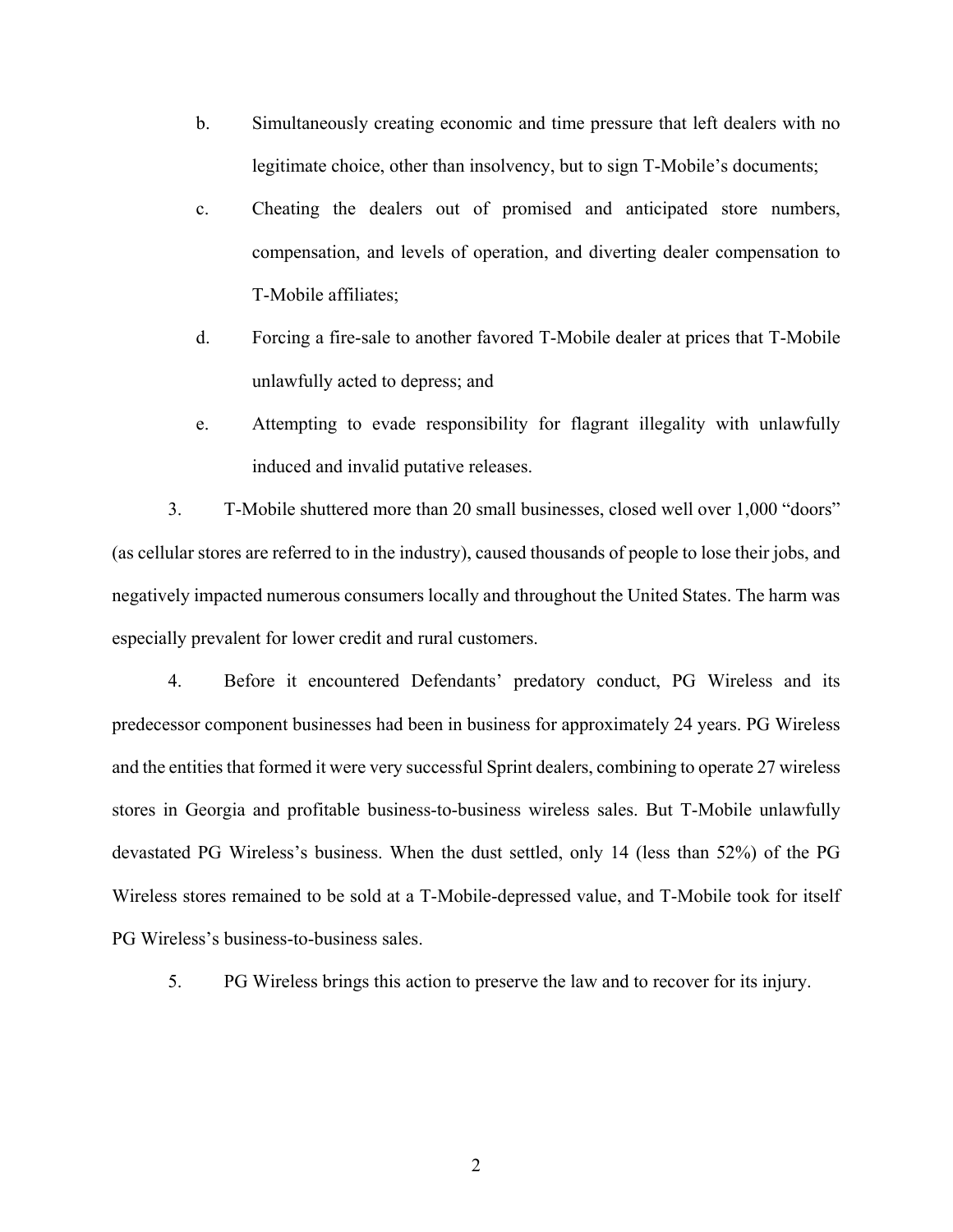#### **PARTIES, VENUE, AND JURISDICTION**

6. Plaintiff PG Wireless is an S-corporation organized and existing under the laws of Georgia and with one of its two main offices in Cobb County, Georgia and the other in Henry County, Georgia. PG Wireless is a business owned by three friends and Georgia residents.

7. Defendant T-Mobile is a corporation organized and existing under the laws of Delaware, headquartered in Bellevue, Washington. T-Mobile is one of the largest and most powerful companies in the world.

8. Defendant Sprint is a Missouri corporation with its principal place of business at 6200 Sprint Parkway, Overland Park, Kansas 66251. Sprint was formerly a wireless services provider until it merged into T-Mobile.

9. Over the opposition and expressed concerns of many, and based on misrepresentations to regulators and the public, T-Mobile became the emerging and surviving brand in a \$26 billion all-shares merger with Sprint that left Sprint as a T-Mobile affiliate. The merger closed on April 1, 2020, and T-Mobile discontinued the Sprint brand a few months later.

10. Venue in this Court is proper because PG Wireless suffered harm and injury caused by Defendants in this County, and this is a County in which PG Wireless resides for purposes of venue and in which Defendants have offices and transact business.

11. This Court has personal jurisdiction over Sprint and T-Mobile because of the substantial business they conducted and/or are conducting in this State.

12. This Court has subject matter jurisdiction over this matter.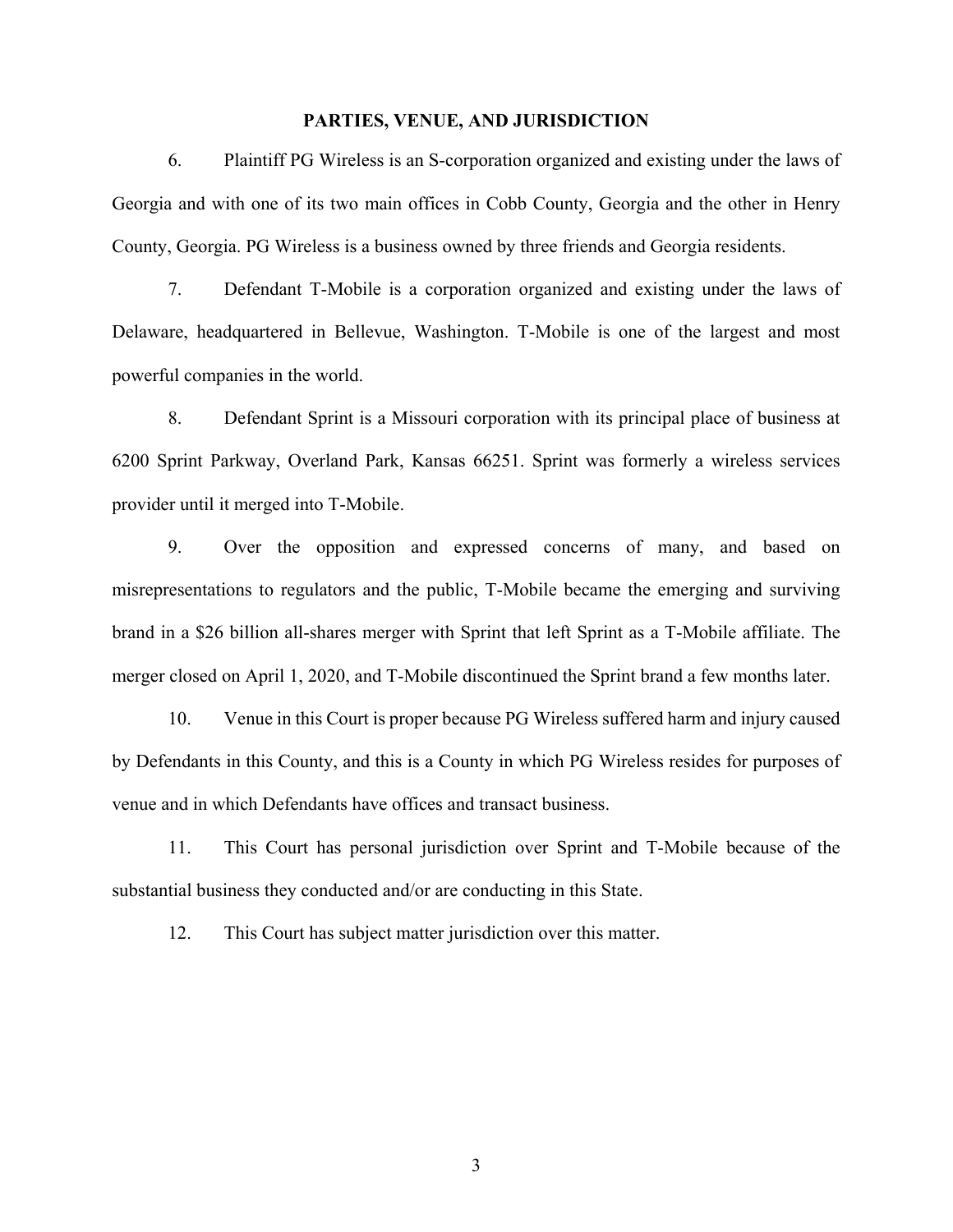#### **FACTUAL ALLEGATIONS**

#### **A. Background.**

13. Private and authorized dealers like PG Wireless commonly sell wireless products, accessories, and services. The dealers generally carry the services and products for a carrier, like Sprint or T-Mobile. Dealer stores are privately owned but operate under the provider's brand.

14. The dealers are small to medium-sized businesses like PG Wireless, often owned by friends, which help support the local economy, lease space for store locations, and provide numerous employment opportunities in the communities in which they are located – a high percentage of which are jobs for minorities and persons of color.<sup>1</sup>

15. Dealers sell wireless plans, cell phones, and cell phone accessories (sometimes "wireless goods and services"). For each wireless plan they sell, dealers generally receive an initial commission and, thereafter, a monthly "continuing service award" (a "CSA" or "residual commission"). Dealers depend on these initial and residual commissions for their livelihood, to meet payroll, and to pay the leases for their stores. T-Mobile unlawfully and unreasonably cut commissions and residuals already earned by legacy Sprint dealers.

16. The dealers sell wireless goods and services to consumers at retail store locations leased by the dealers. The best dealers find good locations and provide great customer service to close sales to customers. Dealers undertake a significant financial commitment (and often owner personal guarantees) when they lease a store location, and good faith and fair dealing by the carriers (like T-Mobile) is a vital component of the dealers meeting their financial commitments.

 $\overline{\phantom{a}1}$  $1$  Contrary to its representations (and the promises it made to be permitted to merge with Sprint), T-Mobile's post-merger decimation of legacy Sprint dealers has resulted in a large loss of jobs disproportionately held by minorities and persons of color and in rural communities and in fewer options for members of all of these communities.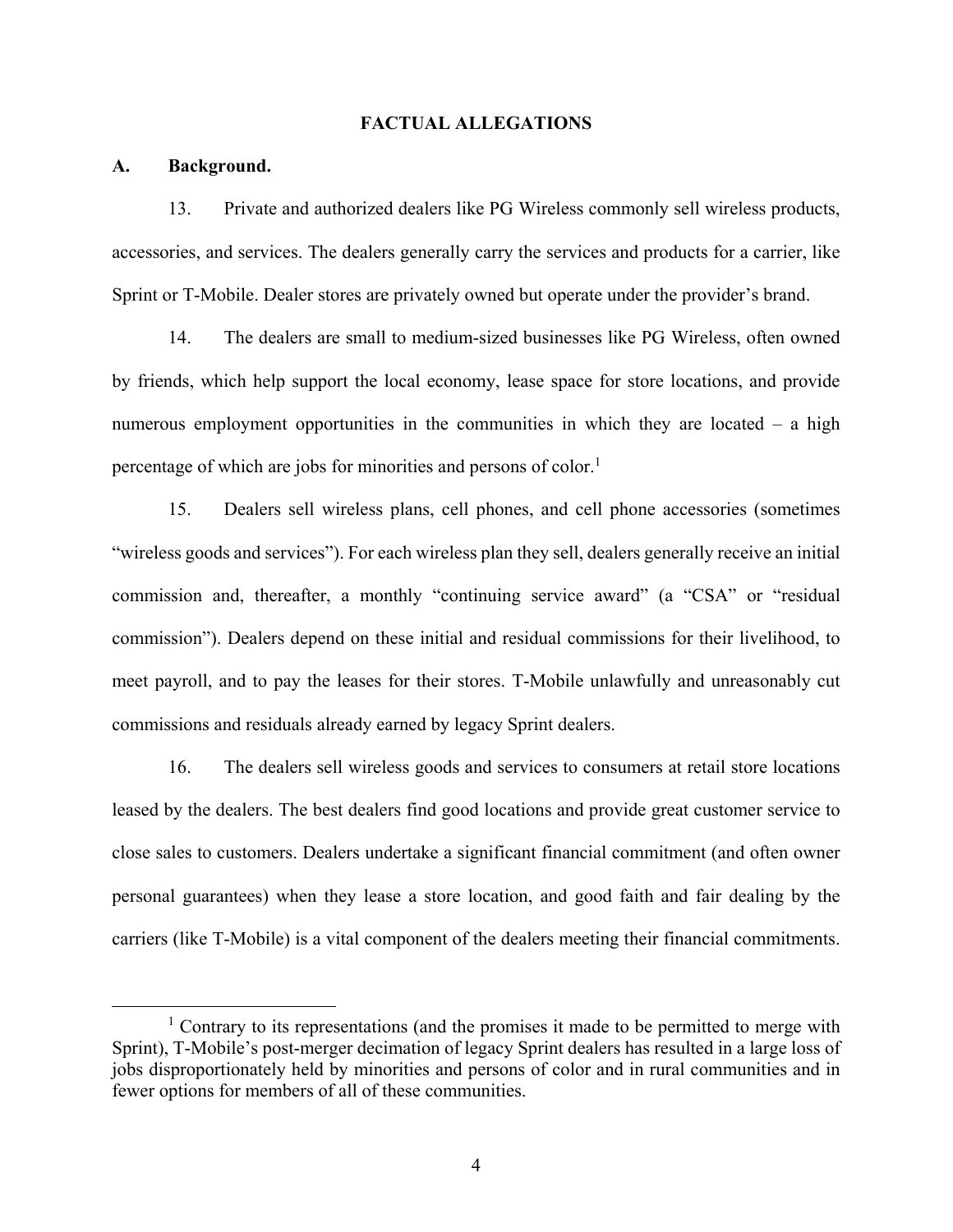Despite knowledge of this fact, T-Mobile abused its position of power and failed to act in good faith.

17. Some dealers also make business-to-business sales in which they sell wireless goods and services directly to business customers. PG Wireless was particularly effective at business-to-business sales before T-Mobile robbed it of the ability to operate in that space.

# **B. PG Wireless Exceled as an Authorized Nextel and Later Sprint Dealer.**

18. In 1996, Steve Mintz founded Nex Generation Cellular — a Georgia authorized dealer of Nextel and, later (after Nextel's 2005 merger with Sprint), Sprint wireless products and services.

19. The next year, in 1997, friends and business partners Neil Mcleod and Jeff Clough founded Premier Wireless in Georgia, also an authorized retailer of Nextel and, later, Sprint products and services.

20. Both entities exceled as authorized retailers, and by 2015 had each grown to 12 doors. In February 2016, Nex Generation and Premier Wireless merged to create PG Wireless, in response to Sprint's announcement that any authorized retailer with less than 15 doors would receive significantly reduced commissions beginning in 2016.

21. Sprint approved the merger and the creation of PG Wireless, which had a total of 24 doors, in February 2016.

22. Over the years, PG Wireless excelled as a wireless products and services provider expanding its retail store footprint and growing to cover business-to-business sales of wireless services across the country. For a smaller dealer, PG Wireless "punched above its weight class" because it was well managed.

23. At the time of the Sprint-T-Mobile merger, PG Wireless was party to an exclusive Authorized Representative Agreement and an Addendum thereto with Sprint (collectively, the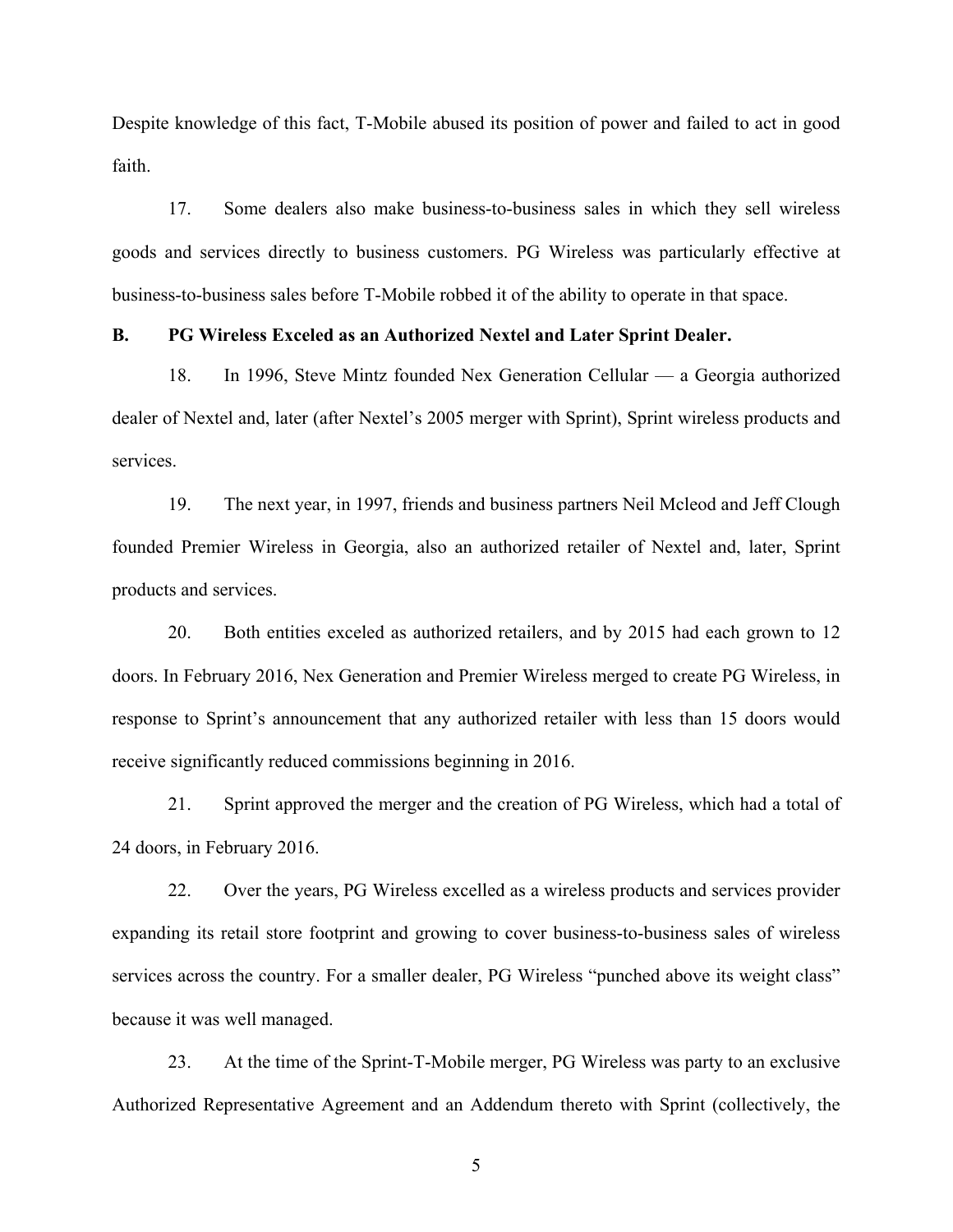"ARA"). There was significant time remaining on the term of the ARA, and PG Wireless had no plans to wind down its operations or to close numerous stores, as its stores were performing well.

#### **C. Sprint Concealed Its Plans of Merger with T-Mobile.**

24. By late 2017, Sprint knew that it would soon be acquired by T-Mobile, but Sprint told PG Wireless otherwise, assuring PG Wireless (and other legacy Sprint dealers) that Sprint was, in the words of CEO Marcelo Claure, "going it alone."

25. Sprint concealed the truth about the merger from PG Wireless (and other dealers) and repeatedly encouraged dealers to open and acquire new stores, particularly stores in close proximity to T-Mobile stores. Upon information and belief, these misrepresentations and concealments were made to protect Sprint's position in its negotiations with T-Mobile and to increase the profits that Sprint and its executives could extract through the coming merger, by encouraging continued dealer growth in competition with T-Mobile and by convincing successful businesses like PG Wireless to remain with Sprint, notwithstanding Sprint's knowledge of the impending merger.

26. Contrary to Sprint's representations, on April 29, 2018, Sprint and T-Mobile announced that they had reached a definitive merger agreement, which was inconsistent with the information that Sprint has provided to its dealers, including PG Wireless.

## **D. Sprint and T-Mobile Merged, and T-Mobile Coerced and Fraudulently Induced PG Wireless to Enter Into New Agreements with Pressure and Misrepresentations.**

27. Sprint and T-Mobile finalized their merger on April 1, 2020.

28. To obtain the necessary approvals from the Department of Justice and regulatory agencies, T-Mobile represented to the government and to the public that the merger would increase competition in wireless and broadband for consumers, deliver significant benefits to consumers nationwide, result in the opening of 600 or more new retail stores in rural areas and small towns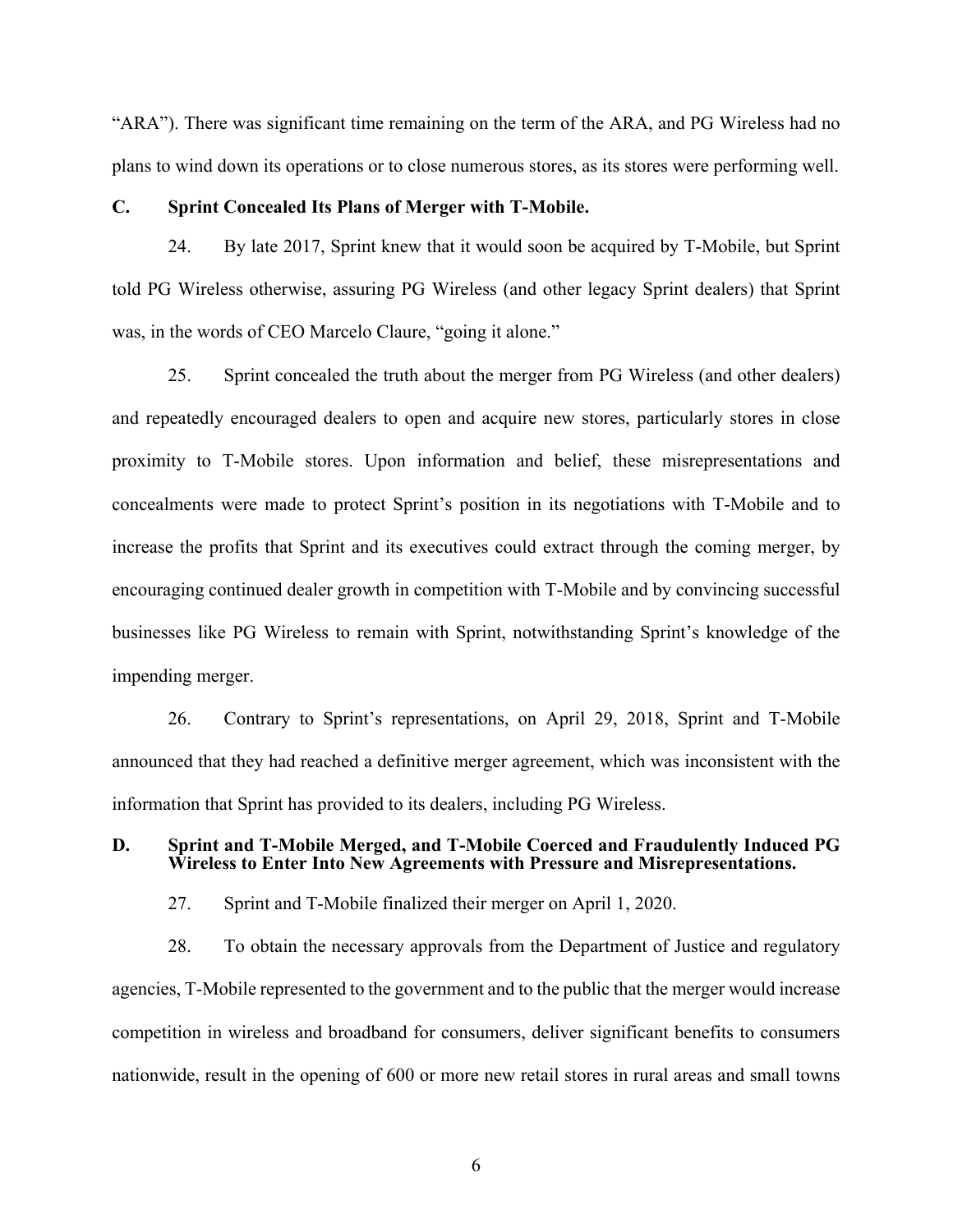that would create approximately 5,000 new retail jobs, and create thousands of new U.S. jobs directly and indirectly, and that it would not produce anti-competitive behavior. According to Sprint's CEO's written Senate testimony, the deal was "a procompetitive merger that will benefit American consumers, American workers, and the American economy."

29. But as the ink was drying on the final merger approval documents, T-Mobile was already implementing an anticompetitive scheme to suppress legacy Sprint dealers, cut stores (thereby reducing jobs), and reduce compensation otherwise payable to the legacy Sprint dealers. T-Mobile specifically targeted PG Wireless as a victim of its misconduct.

30. **First**, T-Mobile unfairly, unreasonably, and inaccurately calculated PG Wireless's indebtedness and improperly sought to capitalize on the COVID-19 pandemic to disadvantage PG Wireless. Specifically:

- a. PG Wireless provided its financial information to T-Mobile, which demonstrated that PG Wireless (and its ownership) was fully solvent, well capitalized, and financially stable and that it did not have excessive debt.
- b. At the onset of the pandemic, PG Wireless had drawn down a \$1 million letter of credit as a precautionary measure, in the event additional operating funds were needed during the pandemic.
- c. PG Wireless then placed the entire \$1 million in its bank account but held it there and did not spend it.
- d. With full knowledge of these circumstances, T-Mobile claimed, based on the \$1 million draw-down, that PG Wireless had an unacceptable debt ratio, such that it was not eligible for a long term, favorable contract as a T-Mobile dealer.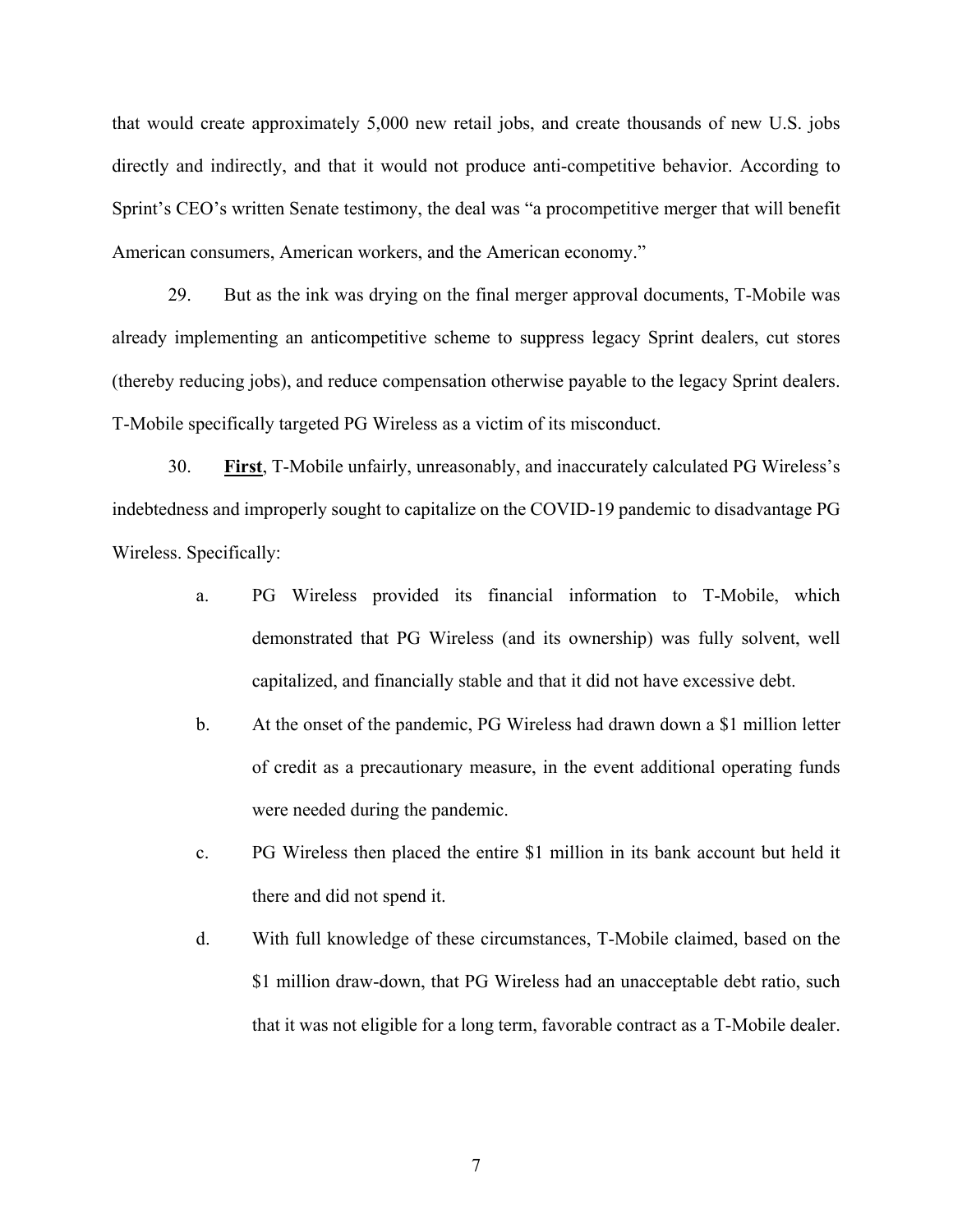e. This was a knowingly false and fraudulent pretext for T-Mobile to force the premature exit of a strong legacy Sprint dealer. But T-Mobile concealed from PG Wireless that it would never be afforded an opportunity to succeed.

31. **Second**, T-Mobile refused to honor the remaining term of PG Wireless's ARA Agreements with Sprint and instead forced PG Wireless into a short, six-month contract with T-Mobile, which T-Mobile then abused to force PG Wireless out of business as a dealer by the end of 2020.

32. Even then, T-Mobile concealed its intentions and made misrepresentations to the contrary. On an April 28, 2020 call (the "April 28, 2020 Call") with Cody Welker, Scott Keen, and Doug Eason, all of T-Mobile and Steve Mintz, Neil Mcleod, and Kevin Topper of PG Wireless, Scott Keen stated:

> [I]f you guys come in, Kevin, Neil, Steve, and you prove yourself, our intent is to grow operations and have less partners over time. And then that's really what we want to do. So I wouldn't be hung up on six months. I would be more focused on, you know, and it's great to hear the financial situation -- if that's a really good strength and a position for you guys and you're interested in growing, that's what we're interested in. If that is not something you want to do, then the six-month agreement will allow you to transition the business in a smooth and functional way that doesn't force you to fire sell, or anything like that. And just so you know, this is the conversation we've been having, like I said, for the last several years in the [T-Mobile] side of the house. And so I want you to know we're being very consistent. Our scorecard is consistent so there is no favoritism between any of the operators. It's just a matter of we don't have the infrastructure or the ability to sustain subscale operations.

That was all false—the six months was a death sentence for PG Wireless. PG Wireless would have no opportunity to grow, the six-month contract would be used to create a forced fire-sale, and there was favoritism for legacy T-Mobile dealers, particularly large ones.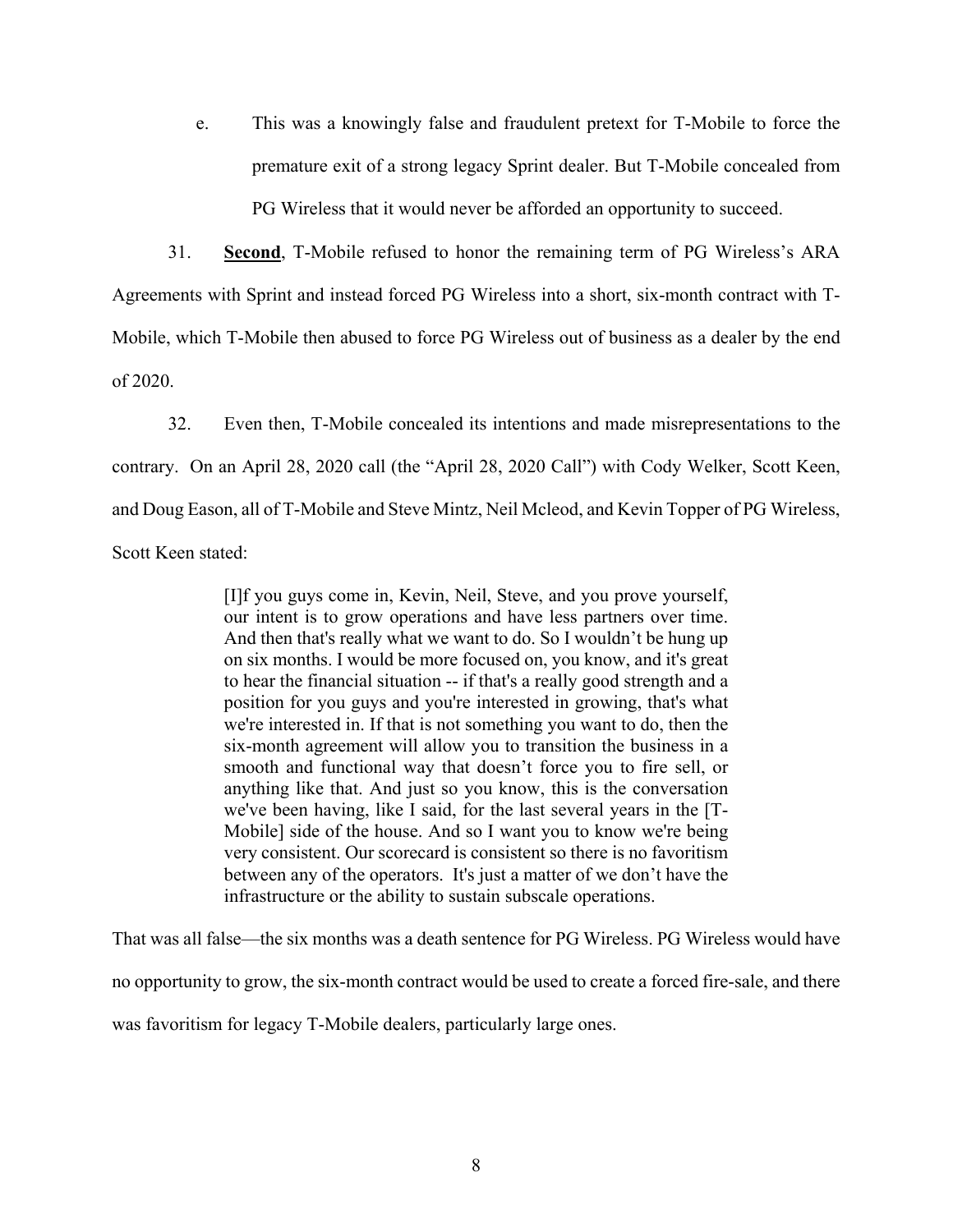33. **Third**, T-Mobile misled PG Wireless and stated to it, on numerous occasions both before and after PG Wireless signed T-Mobile's Agreements, that T-Mobile would discuss with PG Wireless the continuation of its business-to-business sales, but T-Mobile never intended to have meaningful discussions or allow continued business-to-business sales by PG Wireless, as evidenced by T-Mobile's conduct after PG Wireless signed T-Mobile's Agreements.

34. On the April 28, 2020 Call, Cody Welker stated:

So [business-to- business] program, once we get the [T-Mobile Retailer Services Agreement or "RSA"] contract, the . . . the business team is waiting for us to look at dealers that are successfully onboard with the [RSA] program. And then they're going to start having conversations with us and with the current [business-to-business] dealers to say, "Hey, here's kind of how it's going to work." So they're yielding to us right now, just because T-Mobile's processes in place of they have to become a business. To sell things on the business side, you have to have the [RSA] piece if you're doing both. So [RSA] contract first, then APR contract or work through details of that.

In other words, if PG Wireless signed onto the Retail Services Agreement, it could begin making business-to-business sales with T-Mobile in the near future. Indeed, Mr. Welker continued that "The [RSAs] are due back on the 8th of May, and as we kind of reconcile those RSAs, I think we're a couple weeks away, not months . . . ."

- 35. But T-Mobile's representations simply were not true. Instead, T-Mobile:
	- a. failed to provide a new agreement for business-to-business sales by PG Wireless or to meaningfully discuss the same;
	- b. refused to allow PG Wireless to make business sales of T-Mobile goods and services;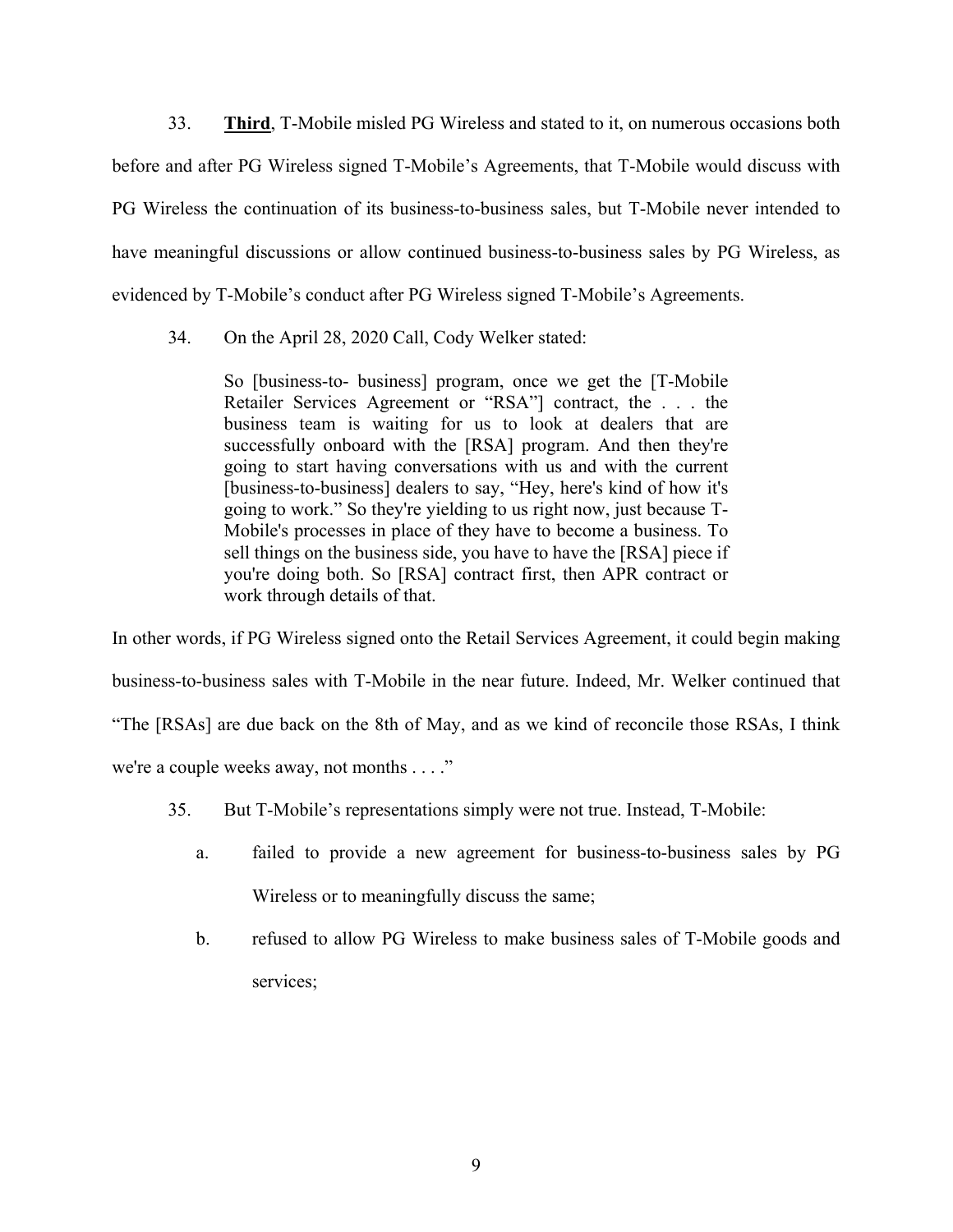- c. prohibited PG Wireless from selling any new services to its existing Sprint customers and limited PG Wireless's activities to add-ons for existing Sprint customers;;
- d. failed to provide PG Wireless with information so that PG Wireless could provide good service to its clients about the merger and when their wireless services might be migrated to T-Mobile;
- e. continually demanded information from PG Wireless about its customers, which T-Mobile then wrongfully used to misappropriate those customers;
- f. repeatedly misled PG Wireless by indicating that a T-Mobile business-tobusiness sales agreement was in process when it was not; and
- g. then terminated PG Wireless's business-to-business sales agreement with Sprint after four months of telling PG Wireless that a T-Mobile agreement was in the works while simultaneously concealing T-Mobile's intent at all times to terminate PG Wireless's ability to sell Sprint business services.

36. **Fourth**, T-Mobile and Sprint made material misrepresentations and omissions of fact that induced PG Wireless (and other legacy Sprint dealers) to sign contracts with T-Mobile. Those included:

> a. Misrepresenting, through Scott Keen, Cody Welker, and others prior to presenting an RSA Agreement to PG Wireless, that T-Mobile intended only an initial round of store cuts of approximately 10% to 15 % of each dealers' stores, misrepresenting that such closures would be "less than you're thinking," and concealing that, in the case of PG Wireless, T-Mobile planned to close more than 40% of its stores'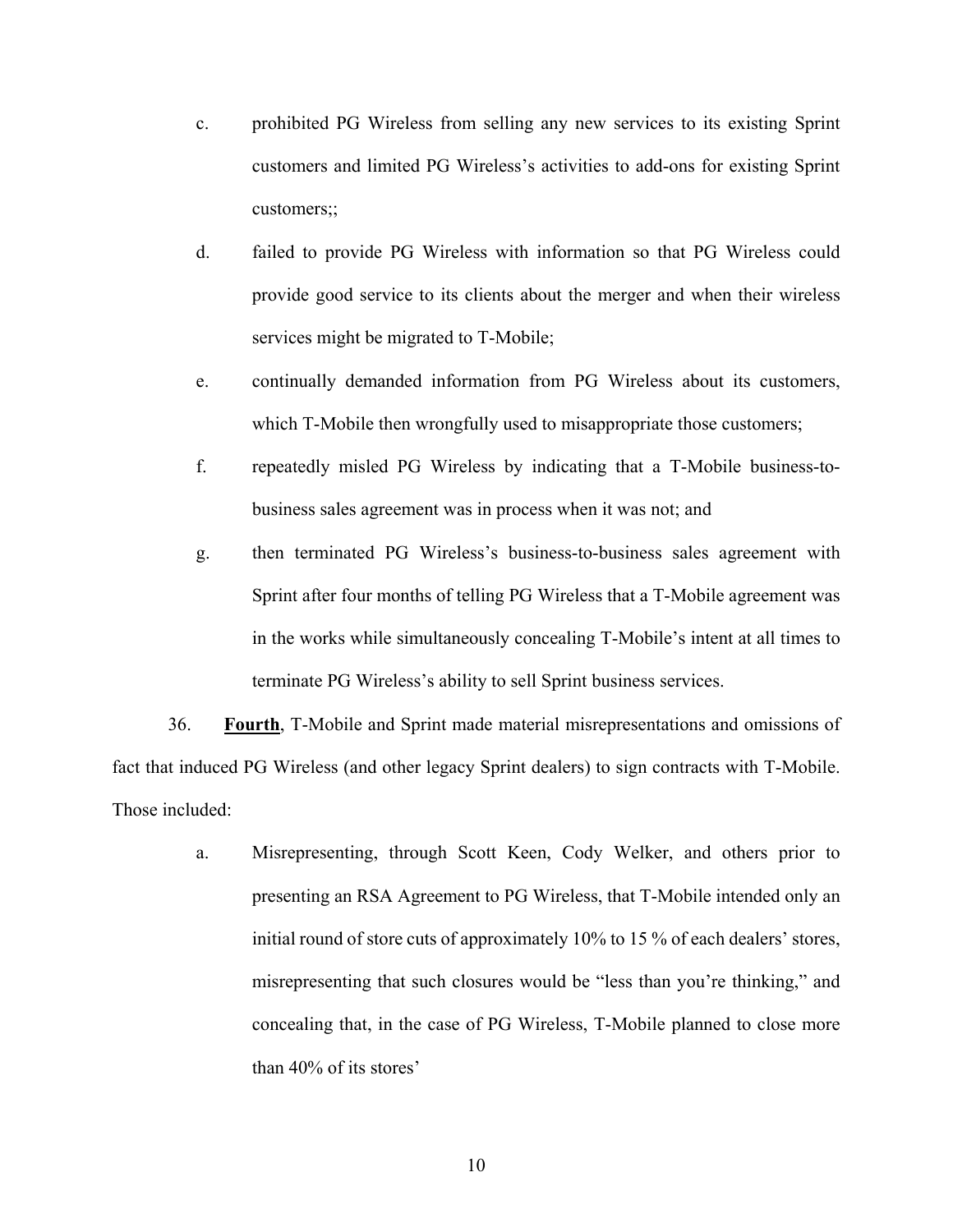- b. Misrepresenting by inflating the number of PG Wireless stores that would be eligible for compensation in the form of profitable rural "SPIFFS" and concealing that T-Mobile planned to change its methodology to eliminate a significant number of stores from this compensation;
- c. Misrepresenting that T-Mobile "would discuss" the continuation of PG Wireless's business-to-business sales, when in fact T-Mobile planned to force PG Wireless to provide T-Mobile with information and then take its customers;
- d. Concealing that T-Mobile would, following the signing of agreements with T-Mobile, intentionally use fraudulently manufactured risk rankings to further devalue PG Wireless's business after PG Wireless signed an RSA;
- e. Concealing that PG Wireless would never be allowed to succeed as a T-Mobile dealer and that T-Mobile planned to force PG Wireless out as a dealer, and making misrepresentations to the contrary; and
- f. Concealing that T-Mobile planned to otherwise wrongfully interfere with and depress the value at which PG Wireless could sell its remaining business upon exiting.

37. **Fifth**, T-Mobile imposed and threatened massive store cuts, which far exceeded the cuts it had represented would occur. During the April 28, 2020 Call, T-Mobile presented its postmerger dealer strategy as it pertained to PG Wireless.

> a. In the presentation, T-Mobile announced the closure of 7 of PG Wireless's 24 stores (30%), then later announced the closure of 3 more stores (for a total of 42%), despite previously representing to PG Wireless that closures would remain in the 10-15% range for PG Wireless.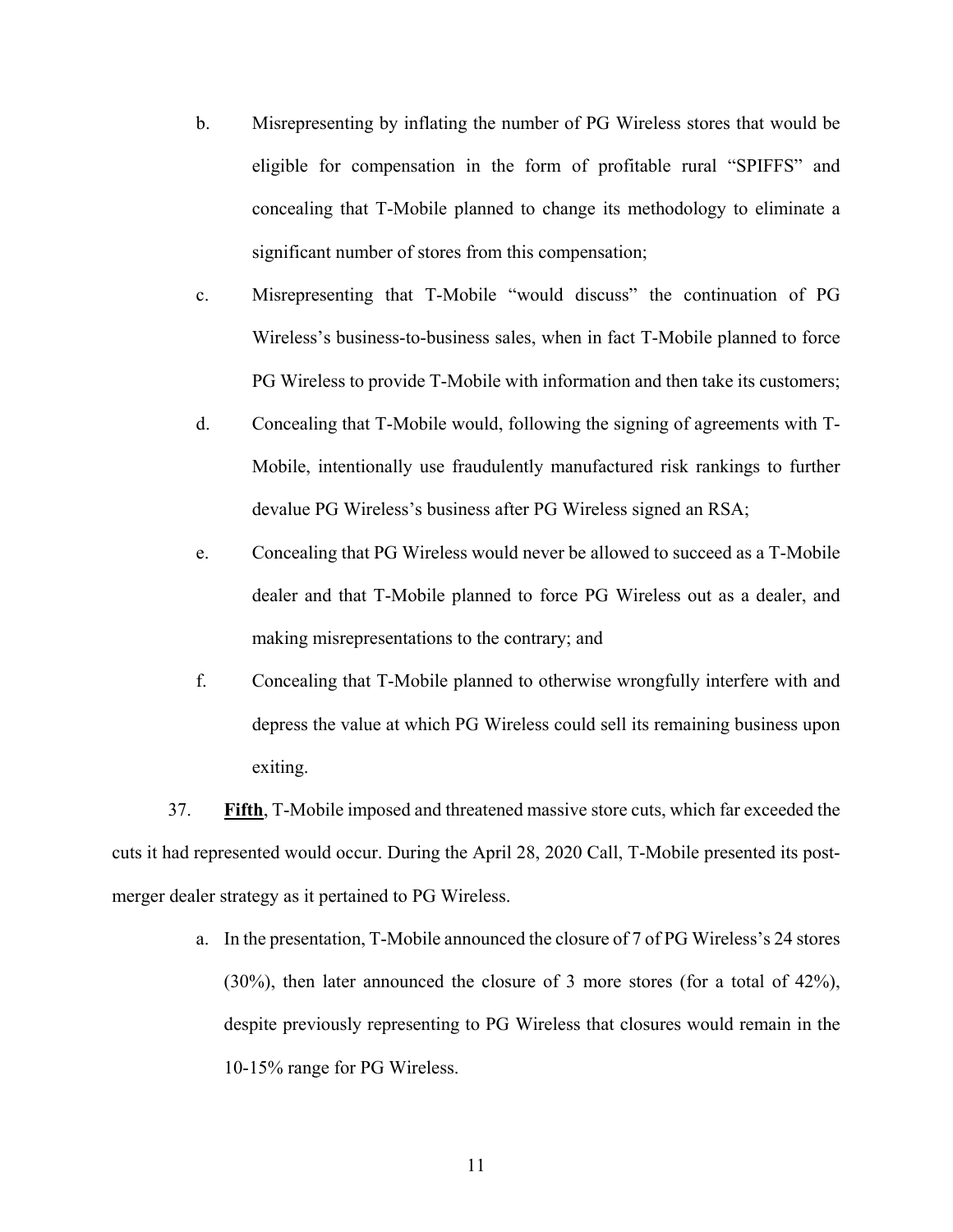- b. T-Mobile also falsely represented that the store closures were based on extreme proximity to other T-Mobile stores and that T-Mobile was instituting a similar number of closures for legacy Sprint and T-Mobile dealers alike.<sup>2</sup>
- c. T-Mobile misrepresented that PG Wireless would have an opportunity to seek a longer term contract and to grow if T-Mobile was incorrect (which it indeed was) about PG Wireless's debt ratio and if PG Wireless performed well.
- d. Though T-Mobile concealed the facts until it was too late for smaller dealers to exit on favorable terms, dealers the size of PG Wireless had no legitimate chance of succeeding with T-Mobile. T-Mobile always intended to put them out of business and repeatedly fed lies to dealers like PG Wireless to conceal that intent.

38. **Sixth**, T-Mobile imposed crippling cuts of earned residual commissions as conditions of doing business with T-Mobile. For the putative privilege of being a T-Mobilebranded dealer and selling T-Mobile services (even for a very short time), T-Mobile also charged PG Wireless massive front-end fees in the form of withholding residual commissions that PG Wireless was already entitled to receive from Sprint. Specifically, T-Mobile refused to pay and

 $\overline{a}$ 

This was false. Legacy Sprint doors were much more likely to be closed.

 $2$  In the April 28, 2020 Call, Mr. Welker stated:

I wanted to point out that a similar number of closures for Legacy Sprint dealers and [T-Mobile] dealers, so a similar number of closures on both sides. And then we're also closing some companyowned doors on the Sprint side and some company-owned doors on the Legacy T-Mobile side. So again, closing doors everywhere, but I think it's important to note that, from a dealer's standpoint, we're closing a very similar number of doors on the [T-Mobile] side as we are on the Legacy Sprint side. As we get into closures and improved store traffic and again part of that optimization plan, the plan is to – as we build this out – is to get an increase in traffic[.]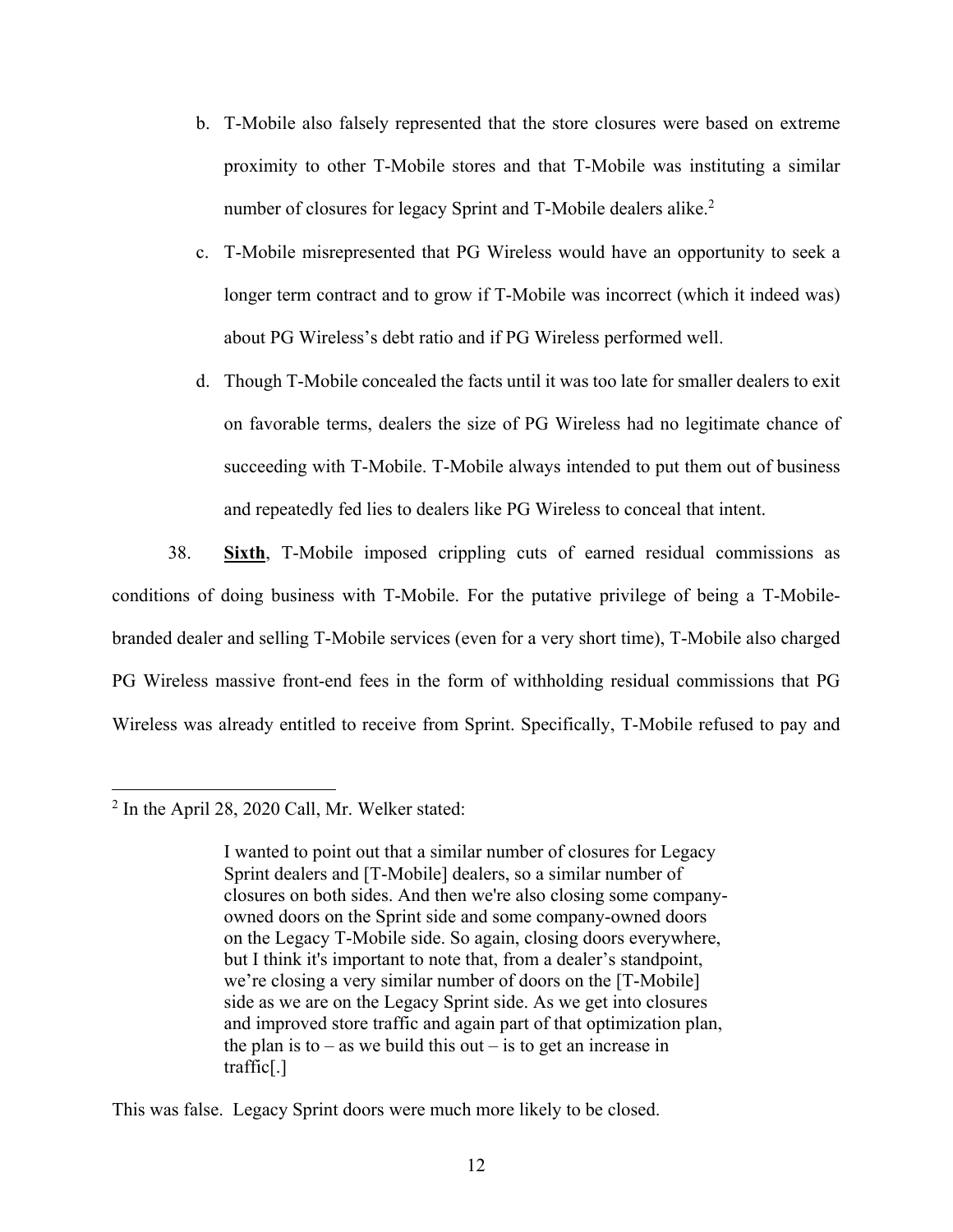wrongfully withheld PG Wireless's rightfully-earned CSAs for the stores it required PG Wireless to close and substantially reduced the total payments for PG Wireless's remaining CSAs.

39. **Seventh**, T-Mobile locked PG Wireless and other dealers into their current positions, which prevented them from having viable options following the merger.

- a. On April 10, 2020, T-Mobile and Sprint placed a moratorium on any requests by dealers to sell stores after commercial launch of T-Mobile (expected mid to late summer 2020). T-Mobile and Sprint constantly extended the moratorium, which lasted until November 17, 2020.
- b. Despite the moratorium, upon information and belief, T-Mobile approved and allowed two T-Mobile favored dealers to each complete an acquisition.
- c. PG Wireless, however, had no choice but to watch T-Mobile dismantle its previously flourishing business during the moratorium.
- d. The closures, and the threats of high-risk future closures, combined with T-Mobile's other suppression activities, diminished the value of PG Wireless and, in conjunction with the unreasonable short contract term, forced PG Wireless to sell its business to another dealer at an unreasonably depressed value.

40. **Eighth**, T-Mobile bullied PG Wireless into signing one-sided and disadvantageous contracts, using wrongful coercion and economic duress that T-Mobile used illegal means to manufacture and then leverage to leave PG Wireless with no viable economic choice but to sign.

> a. On May 5, 2020, T-Mobile sent PG Wireless documentation requiring PG Wireless to wind down its existing agreements with Sprint (*i.e.*, the "Wind Down Addendum"), enter into a new Retailer Services Agreement with T-Mobile (the "T-Mobile RSA Agreement"), and submit individual guarantees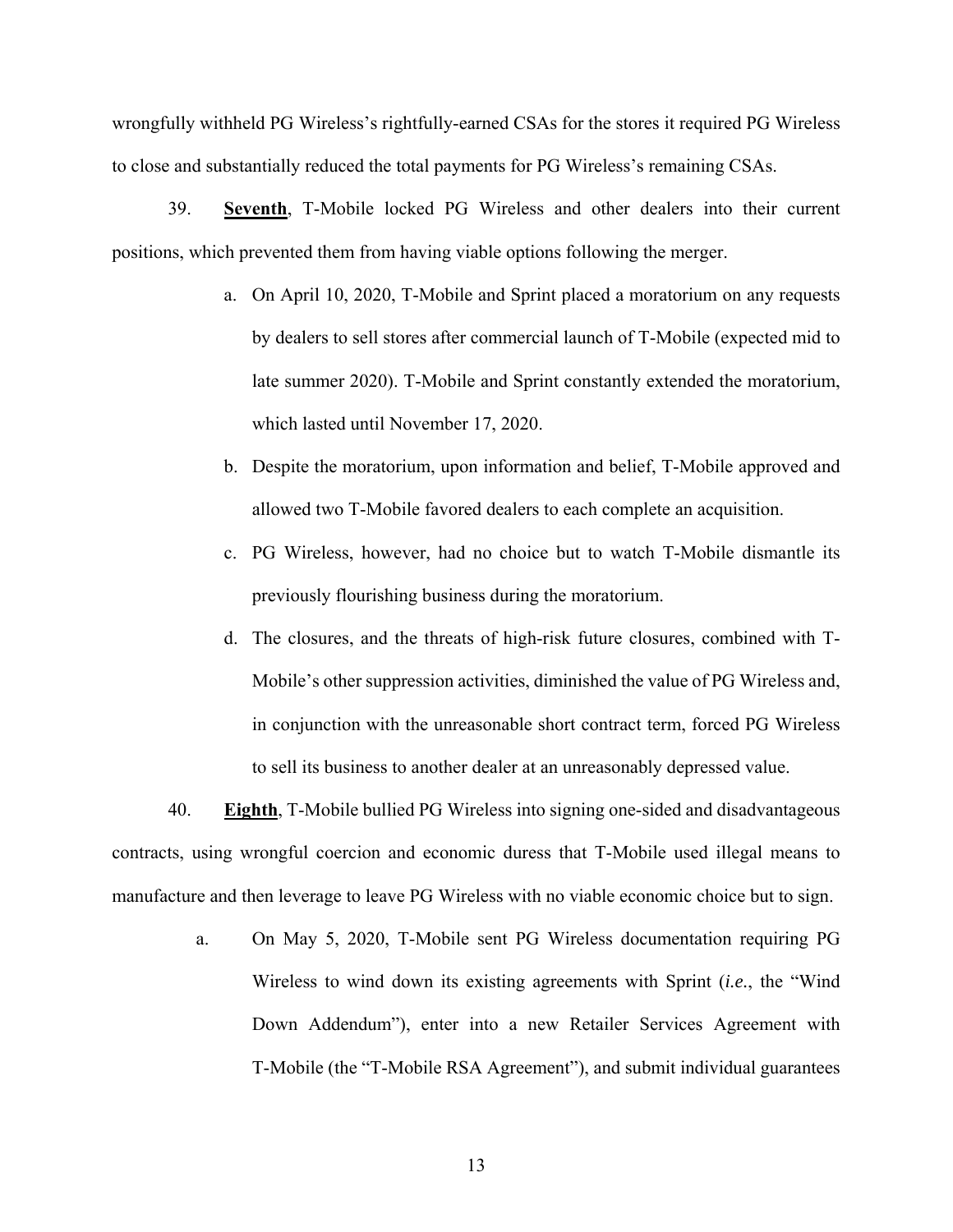for PG Wireless' principals (collectively, the T-Mobile "Agreement Package").

- b. The Agreement Package consisted of lengthy, legally dense adhesion contracts, and despite the burdensome nature of the documents, T-Mobile required their rushed execution within a mere three days after receipt, less time than PG Wireless needed to consult with counsel.
- c. T-Mobile was well aware of the economic reality, namely, that like any other dealer, PG Wireless had monthly lease, payroll, debt-service and other commitments that it could not meet unless it had an active carrier contract.
- d. Notably, T-Mobile had falsely represented that it had no obligation, and would refuse, to honor the Sprint contracts T-Mobile had acquired and would not allow PG Wireless to sell any T-Mobile goods or services unless it signed the Agreement Package.
- e. T-Mobile took the opposite position regarding PG Wireless's burdens under the Sprint contracts, including the non-compete, by forcing PG Wireless to honor those responsibilities. Because of T-Mobile, PG Wireless shouldered all of its burdens but benefitted from none of its rights under the Sprint Contracts. PG Wireless could lose, but it could not win, and it could avoid ruin only by doing as T-Mobile demanded.
- f. Callous to the difficulty it had imposed, and unwilling to negotiate, T-Mobile then rushed the signing of the T-Mobile Agreement Package. T-Mobile pressured PG Wireless to sign these documents quickly (again, within 72 hours of first receiving them) and repeatedly emphasized that terms were nonnegotiable and that to be a T-Mobile authorized dealer, PG Wireless must sign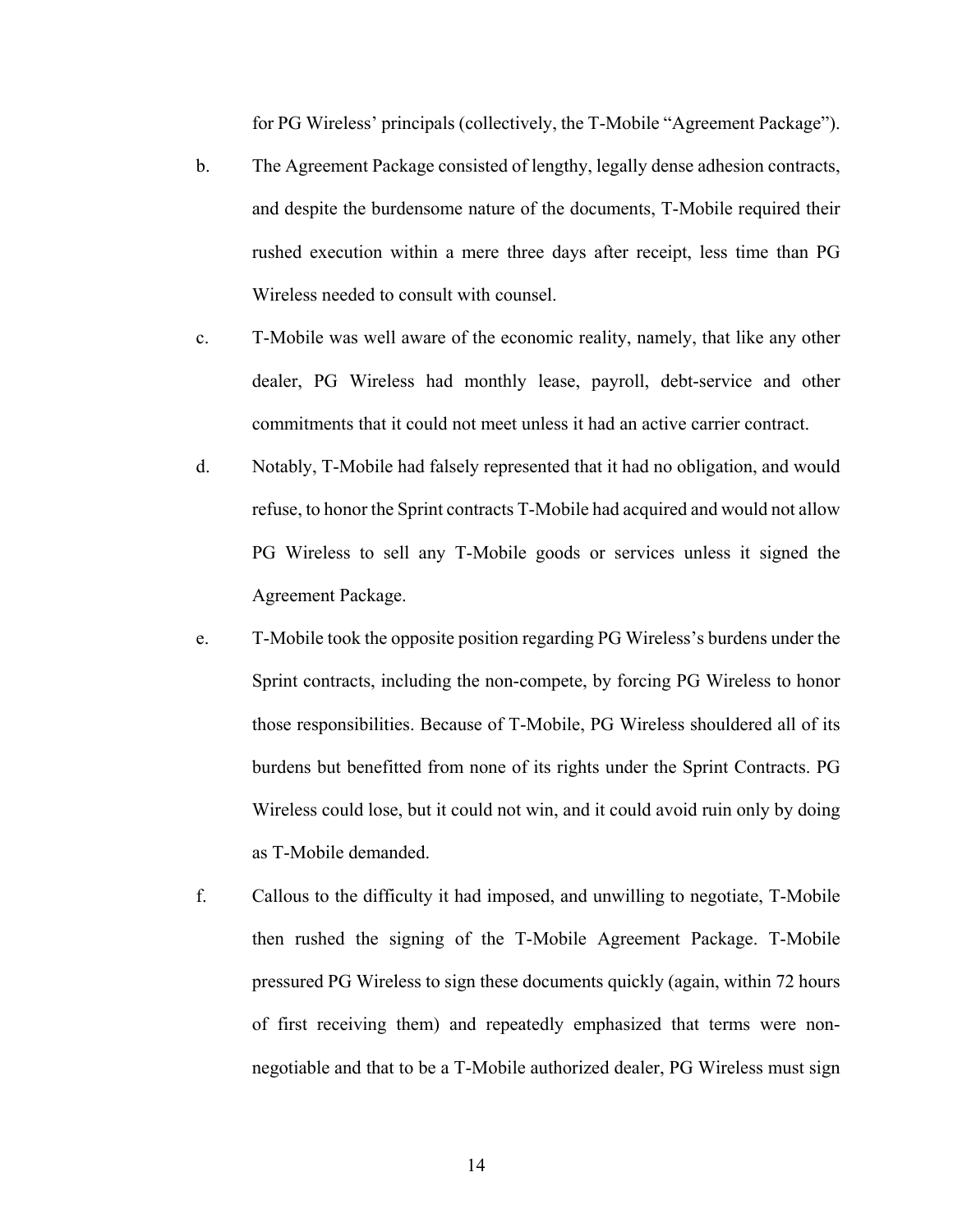these agreements.<sup>3</sup>

- g. T-Mobile also stated that if PG Wireless did not execute the Agreement Package within the arbitrary, rushed deadline, T-Mobile would withhold remodeling funds when T-Mobile required all legacy Sprint dealers to "refresh" (*i.e.*, remodel) their stores under the new T-Mobile brand.
- h. The Agreement Package also contained putative releases, through which T-Mobile sought a get-out-of-jail-free card for the lies, fraud, coercion, and unfairness that it had perpetrated to that point.
- i. T-Mobile had a policy of refusing to entertain redlines or exceptions to its documents, which were non-negotiable.
- j. PG Wireless could not close the business without becoming insolvent and remaining liable for lease payments and other recurring expenses, not to mention obligations to Sprint (*e.g.*, non-competition clauses and 180-day chargebacks for customer deactivations). Nor could PG Wireless immediately sell the business because of T-Mobile's moratorium.
- 41. **Ninth,** T-Mobile tipped the scales in its favor to create further economic pressure on PG Wireless and other dealers. Specifically:
	- a. T-Mobile's refusal to allow continued operation under the Sprint contracts deprived PG Wireless of the ability to meet significant monthly expenses for

 $\overline{\phantom{a}}$ <sup>3</sup> PG Wireless had no legitimate option of suing T-Mobile to avoid signing these Agreements because, if it did not sign them, PG Wireless would lack the cash flow from selling wireless services and products that it would have needed to fund litigation against T-Mobile and Sprint, which were, conversely, well capitalized to resist a challenge (and draw it out and punish PG Wireless). Indeed, T-Mobile has an unlawful pattern and practice of retaliating against dealers that stand up to it.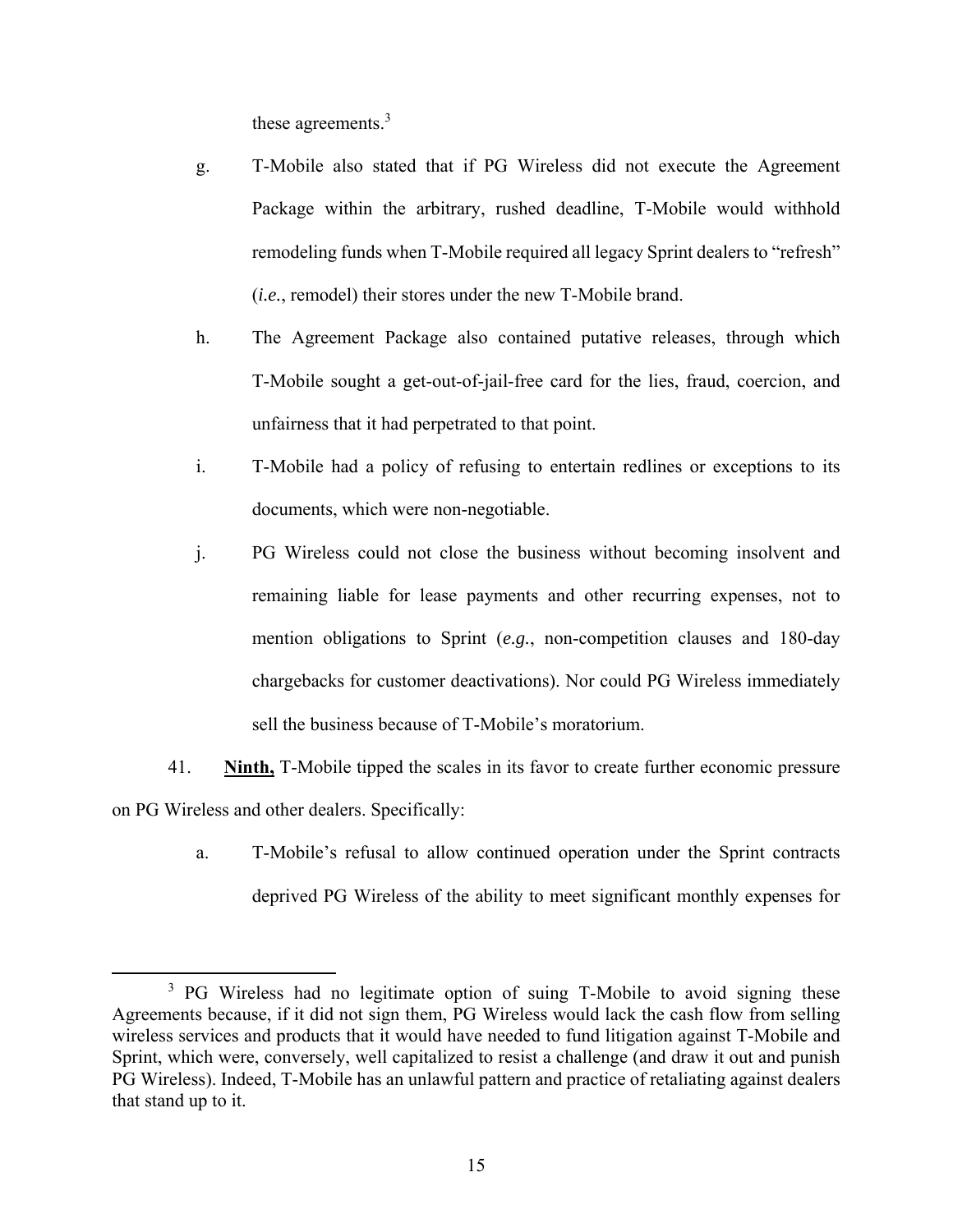lease payments, employee payroll and benefits, payroll taxes, utilities, inventory carrying costs, operating expenses, and debt service in the absence of its ability to sell T-Mobile services, some of which had guaranties from PG Wireless's principals.

- b. T-Mobile moved PG Wireless immediately to a consignment model for sales of phones and accessories, whereas, with Sprint, PG Wireless had been able to make direct sales of phones and accessories.
- c. With respect to phones and accessories obtained by PG Wireless before the T-Mobile conversion, T-Mobile refused to allow PG Wireless to sell – to T-Mobile customers or generally – the phones and accessories it acquired before the T-Mobile conversion, thus leaving PG Wireless with hundreds of thousands of dollars in effectively worthless inventory.
- d. T-Mobile's Agreements permitted T-Mobile to divert PG Wireless's commissions to pay former-Sprint and then-current-T-Mobile affiliate, Brightstar, for accessories PG Wireless had bought from Brightstar when it was a Sprint-preferred phone and accessories dealer. T-Mobile also required, as a condition of contracting with PG Wireless, that PG Wireless pay any amounts due to Brightstar for accessory sales when PG Wireless was a Sprint dealer.

42. Under such combined financial distress, which T-Mobile used wrongful means to manufacture, PG Wireless had no alternative to signing the Agreement Package, other than going bankrupt and losing a business that represented the combination of small businesses which had existed and flourished for 24 years.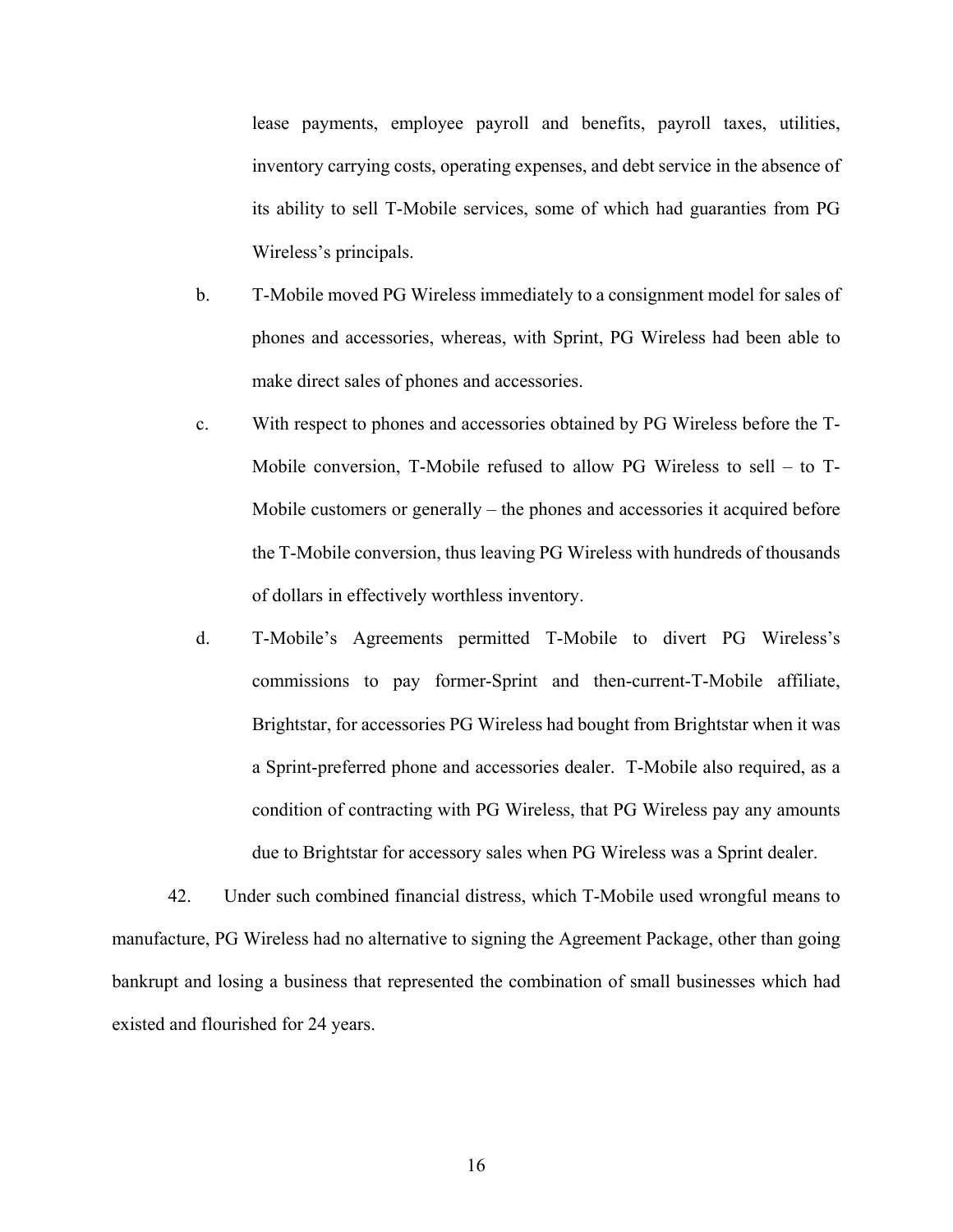43. From the outset, T-Mobile knew – but fraudulently concealed from PG Wireless – that only T-Mobile-favored dealers would be allowed to succeed. As PG Wireless was not a T-Mobile-favored dealer, PG Wireless experienced a mandated exit strategy, and T-Mobile intentionally planned and structured the Wind Down Addendum<sup>4</sup> and other pre- and post-merger activities to cause PG Wireless and other similar dealers to fail.

44. PG Wireless signed the Agreement Package on May 8, 2020, under the economic duress and coercion wrongfully created by T-Mobile. The signed documents included the T-Mobile RSA Agreement, the Wind Down Addendum, and the personal guarantees of PG Wireless's principals (as signed, the "T-Mobile Agreements").

# **E. T-Mobile's Agreements Were Unduly Oppressive, Particularly Given T-Mobile's Unreasonable Interpretations To Create Truly Oppressive Terms.**

45. The T-Mobile Agreements provide for a six month term. Though it was treated badly at the outset of the relationship, PG Wireless had no alternative but to attempt to establish a positive and successful relationship with T-Mobile. However, PG Wireless's problems intensified once T-Mobile began leveraging the terms of the fraudulently-obtained Agreements.

46. The (concealed) reality was that T-Mobile needed six months to dismantle PG Wireless and wanted the T-Mobile Agreements in place so that it could subject PG Wireless to T-Mobile's terms, which were far less favorable than Sprint's, and obtain obligations (non-competes

 $\overline{4}$ <sup>4</sup> The Wind Down Addendum was ridiculously one-sided. It provided limited "door closing" benefits" (the door closing benefits were far less than provided for under the T-Mobile Retailer Services Agreements for legacy T-Mobile dealers and much less than the lease obligations PG Wireless had for these closed stores plus the costs to close them). It allowed T-Mobile to impose chargebacks for customer deactivations at these doors for 180 days after the required closure date and disproportionately took away benefits for those stores that PG Wireless had always enjoyed under the Sprint Agreements, such as residual commissions after the stores closed.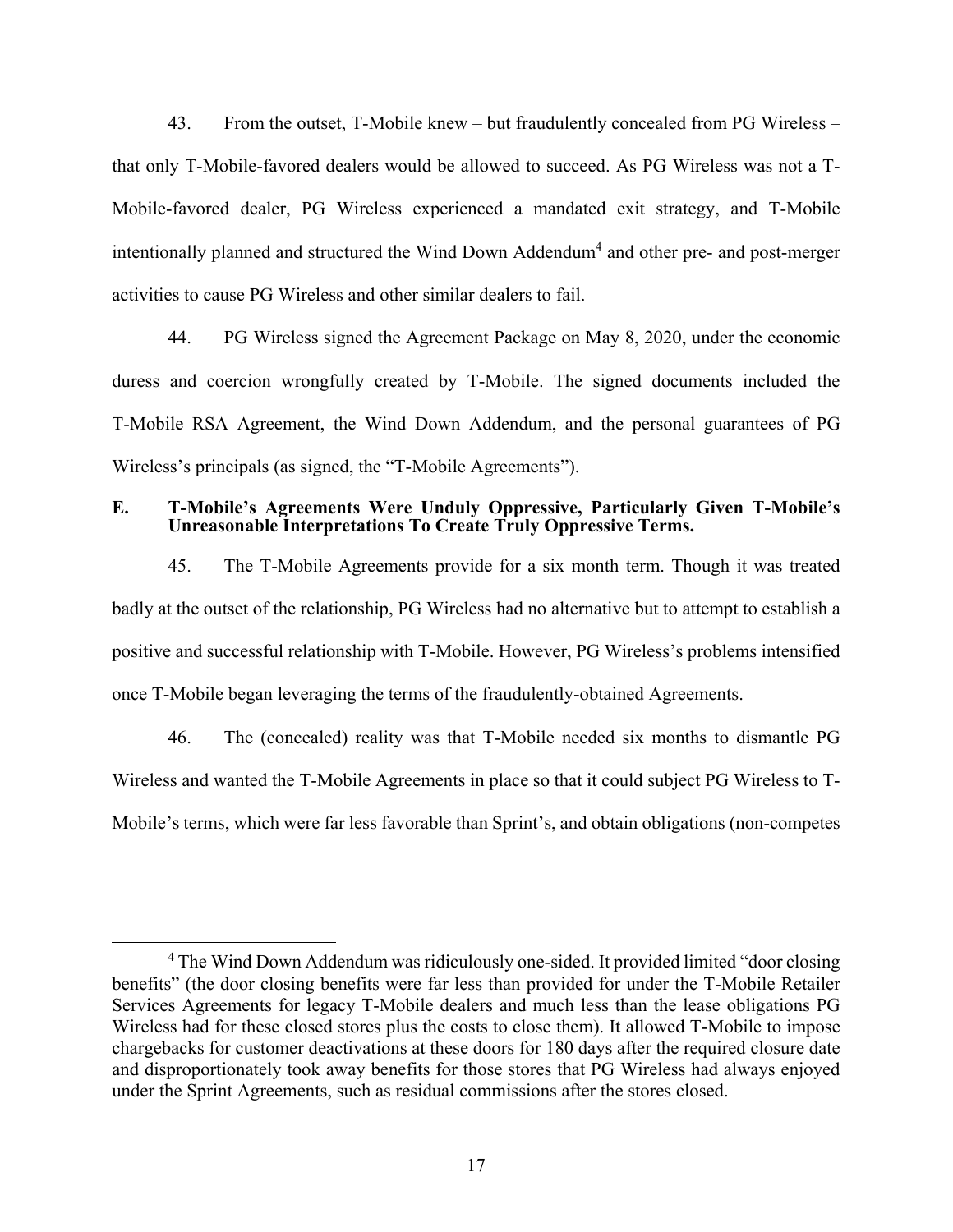and guarantees) designed to reduce the likelihood that PG Wireless could later compete with T-Mobile.

47. The T-Mobile Agreements provide that a party can close a PG Wireless store for any reason or no reason with at least 120-days' written notice. They go on, however, to limit PG Wireless's ability to invoke that right to only situations in which T-Mobile approves the closure. The plain language, purpose, and intent of the provision were to allow for one-off closings of stores that were not performing well or were inconvenient to operate.

48. However, T-Mobile adopted an untenable and unethical interpretation of the provision — namely, that T-Mobile could make additional rounds of closures under the provision for T-Mobile's benefit. No rational or fair person could interpret the Agreements this way, as evidenced by the use of a Wind Down Addendum.

49. T-Mobile controlled growth because it gave itself discretion to approve or reject new store locations and the renewal of any existing store locations. This provision tied PG Wireless's growth to T-Mobile's good faith, which, it turned out, would be non-existent.

50. The T-Mobile Agreements also contain a broad covenant not to compete, which applies during the term of the Agreements and for one year afterwards and prohibits not only PG Wireless, but also its principals and owners, and any successor entity, from competing with T-Mobile or its dealers in virtually any capacity. Stated differently, T-Mobile closed all of the exit doors for any dealers who did not want to endure its ruinous activity. It impeded the free alienation of businesses and stifled legitimate competition in the marketplace.

51. The T-Mobile Agreements also greatly reduced PG Wireless's compensation, depriving it of, among other things, the CSAs PG Wireless had earned and creating a less profitable platform than the Sprint agreements it had supplanted.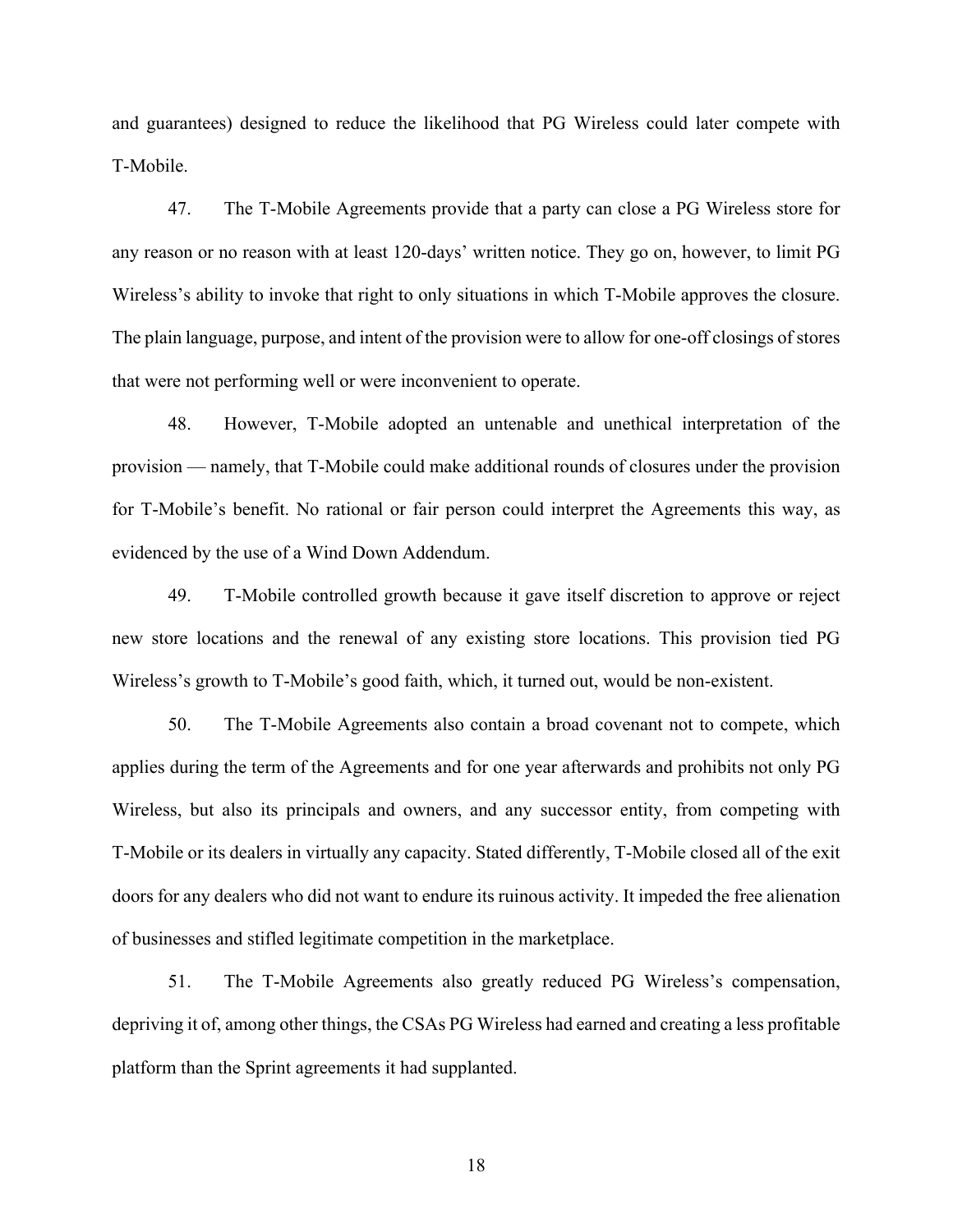52. The T-Mobile Agreements (and the Wind Down Addendum) also purported to include releases. However, as indicated above, those releases are invalid because they were the product of fraud, coercion, and overriding economic duress wrongfully created by T-Mobile.

# **F. T-Mobile Engaged in a Pattern and Practice of Anti-Competitive Behavior and Suppression Efforts to Destroy PG Wireless and Forecasted Additional Closures Despite Representations to the Contrary.**

53. Shortly after the Sprint-T-Mobile merger, T-Mobile began engaging in a litany of anti-competitive, unfair and deceptive behaviors aimed at driving PG Wireless and other legacy Sprint retailers out of the marketplace.

54. T-Mobile unlawfully weaponized its commercial relationship with PG Wireless and used the T-Mobile Agreements' terms to unfairly disadvantage PG Wireless when it, without limitation:

- a. Required PG Wireless to sign the Sprint Wind Down Addendum concurrently with the T-Mobile RSA Agreement;
- b. Closed 10 of PG Wireless's 24 stores (nearly 42%) despite representing to PG Wireless that its closures would remain in the 10-15% range and committing that there would be a similar number of closures for legacy Sprint and T-Mobile dealers;
- c. Rated PG Wireless's stores as being at risk of closures and lease non-renewals at unfair and unanticipated (by PG Wireless) percentages that effectively drove down the value of PG Wireless (when, upon information and belief, T-Mobile later made adjustments after PG Wireless sold the business for the benefit of the Buyer of PG Wireless's business, as defined herein);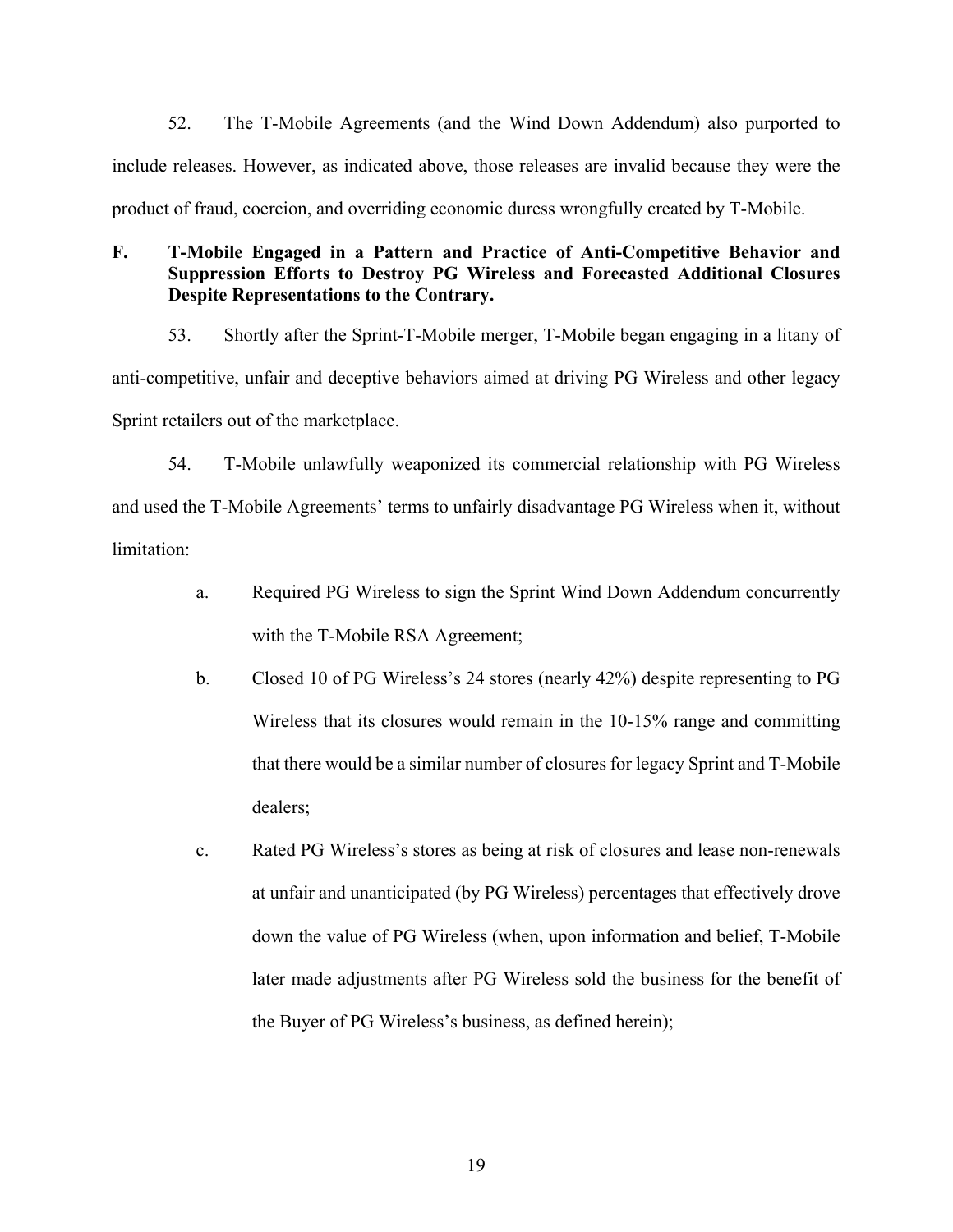- d. Wrongfully forecasted the non-renewal of PG Wireless's most profitable doors to manipulate and suppress the amount the asset purchase agreement Buyer was willing to pay;
- e. Kept PG Wireless's earned CSAs or residuals for closed stores;
- f. Reduced PG Wireless's and other legacy Sprint dealers' earned CSAs or residuals and provided more time for CSAs to be reduced on the backend with customer deactivations;
- g. Continued to chargeback for customer deactivations for 180 days for the 10 stores T-Mobile closed while simultaneously confiscating all earned CSAs or residuals payable to PG Wireless for these same stores;
- h. Held all store lease renewal decisions until November 17, 2020, causing PG Wireless to incur holdover rent penalties (T-Mobile refused to assist with the holdover rent increases), lease defaults, and missed lease renewal notice deadlines which had fixed renewal pricing;
- i. Provided deficient or no signage for the stores after the merger, initially providing only a banner which was far less effective than real signage at encouraging customer traffic;
- j. Took control of internet marketing for PG Wireless, but then impaired PG Wireless's search engine optimization at the outset such that customer internet searches for T-Mobile produced hits for legacy T-Mobile stores, but not PG Wireless, and only persons looking for Sprint (which had been merged out of existence) were directed to PG Wireless;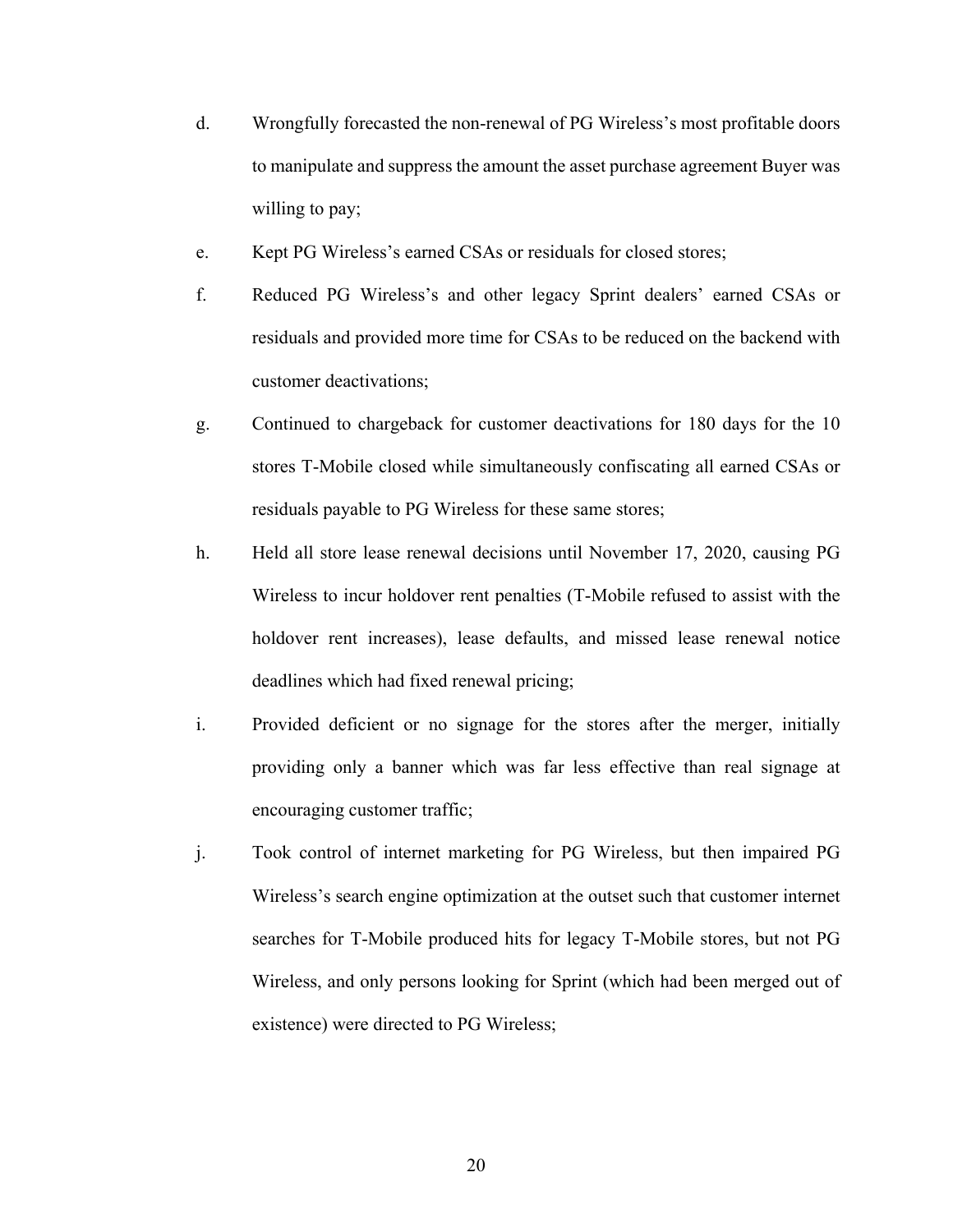- k. Refused to provide real-time or timely sales reporting, one of the single most important sales drivers in the retail mobile services and accessories business, which impaired PG Wireless's ability to gauge its financial and operational success and its ability to prevent returns that undermined sales efforts;
- l. Actively poached PG Wireless employees to work at T-Mobile corporate stores;
- m. Prevented PG Wireless from either (1) upgrading its own customers to new services or products, or (2) adding new lines for its own customers as T-Mobile's established credit class and standards for these customers required the customers to make higher down payments;
- n. Forced PG Wireless and other legacy Sprint dealers into an accessory consignment model, confiscating the majority of profit associated with accessory sales resulting in a devastating reduction to gross profit, EBITDA, and business valuation;
- o. Dramatically undersupplied PG Wireless with device inventory causing high volume stores to be without customer-desired and promotional devices to sell;
- p. Acted inconsistently with T-Mobile's prior (fraudulent) representations about the number of PG Wireless rural stores that would be eligible for a per-store monthly SPIFF commission by providing "updated" store designations only after the T-Mobile Agreements were signed;
- q. Upon information and belief, shared dealer sales data of purchase prices and purchase prices per door with select dealers and manipulated the free market through unreasonably withholding sales consent, thereby (i) dramatically reducing the prices that PG Wireless could receive for selling its remaining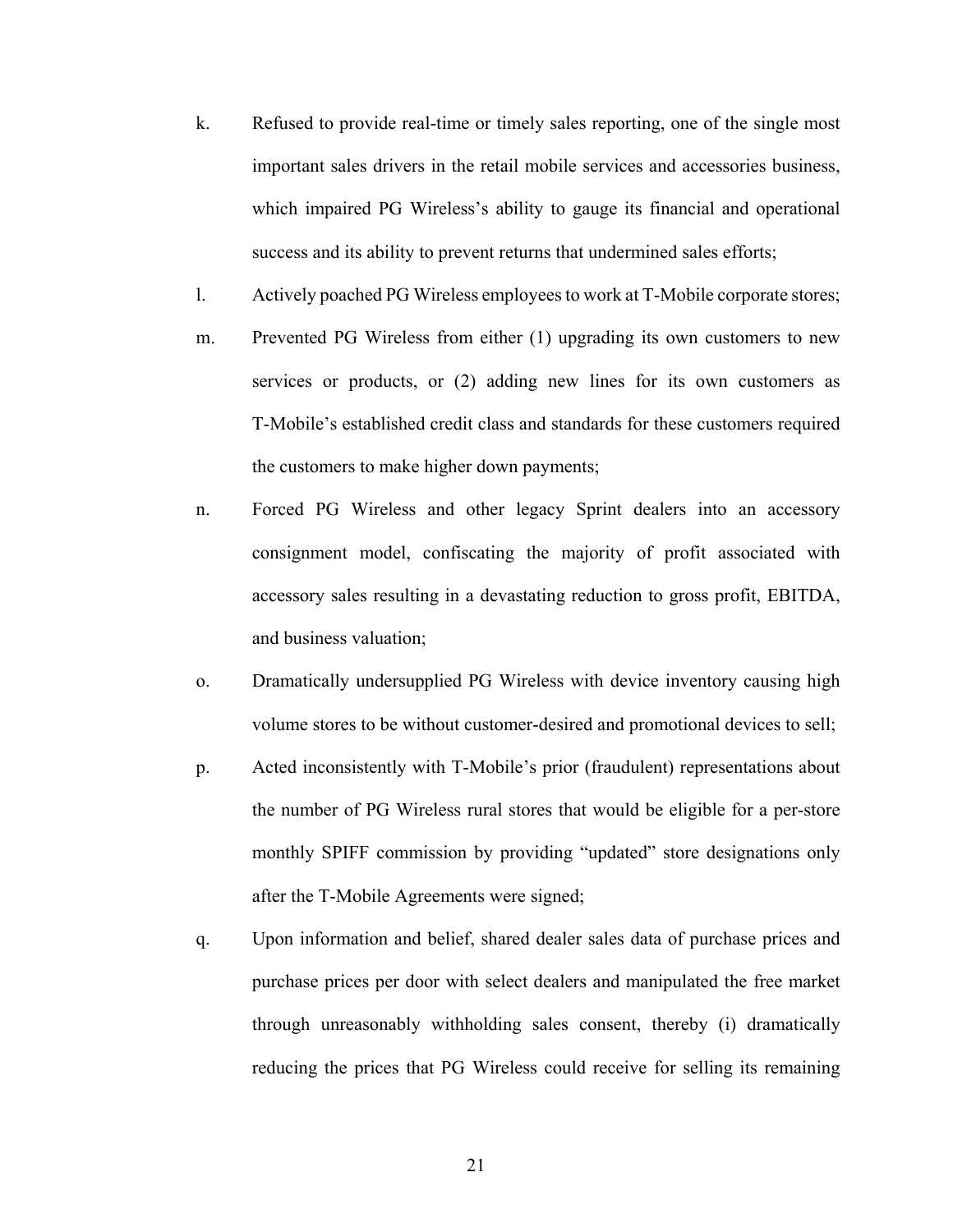locations to other dealers when T-Mobile's misconduct was driving PG Wireless out of the marketplace, (ii) reducing the number of viable, successful dealers who could purchase PG Wireless's assets, and (iii) encouraging T-Mobile-preferred dealers to offer artificially low offers to buy PG Wireless and other dealers;

- r. Upon information and belief, colluded to limit the number of dealers to whom PG Wireless could sell its business and to effectively cap the available prices;
- s. Engaged in other improper actions and inactions that demoralized PG Wireless's ownership, management, and staff; and
- t. Otherwise engaged in oppressive, fraudulent, and unconscionable conduct.

55. And after the damage was done, T-Mobile accidentally acknowledged the truth. Prior to PG Wireless signing the T-Mobile Agreements, T-Mobile and Sprint stated that a dealer's performance would be "the number 1 factor" for T-Mobile's future plans. But with its unreasonable and one-sided Agreement in place, T-Mobile representative Doug Chartier admitted the truth during a post-merger call, stating: "T-Mobile only acquired Sprint for its network assets, not real estate or dealer distribution." This was a new, completely different, and contradictory message than any that T-Mobile or Sprint had previously communicated.

### **G. T-Mobile's Unlawful Conduct Pressured PG Wireless to Exit a Business in Which It (and its Predecessors) Had Flourished For Nearly 24 Years.**

56. Before they were forced to do business with T-Mobile, PG Wireless's principals intended to either maintain PG Wireless as a closely-held business or to grow the business and sell it at a significant profit. T-Mobile ruined either path for PG Wireless's future.

57. Indeed, although it was treated badly at the outset, PG Wireless believed that, because of its effective management, it would have significant opportunities to grow and flourish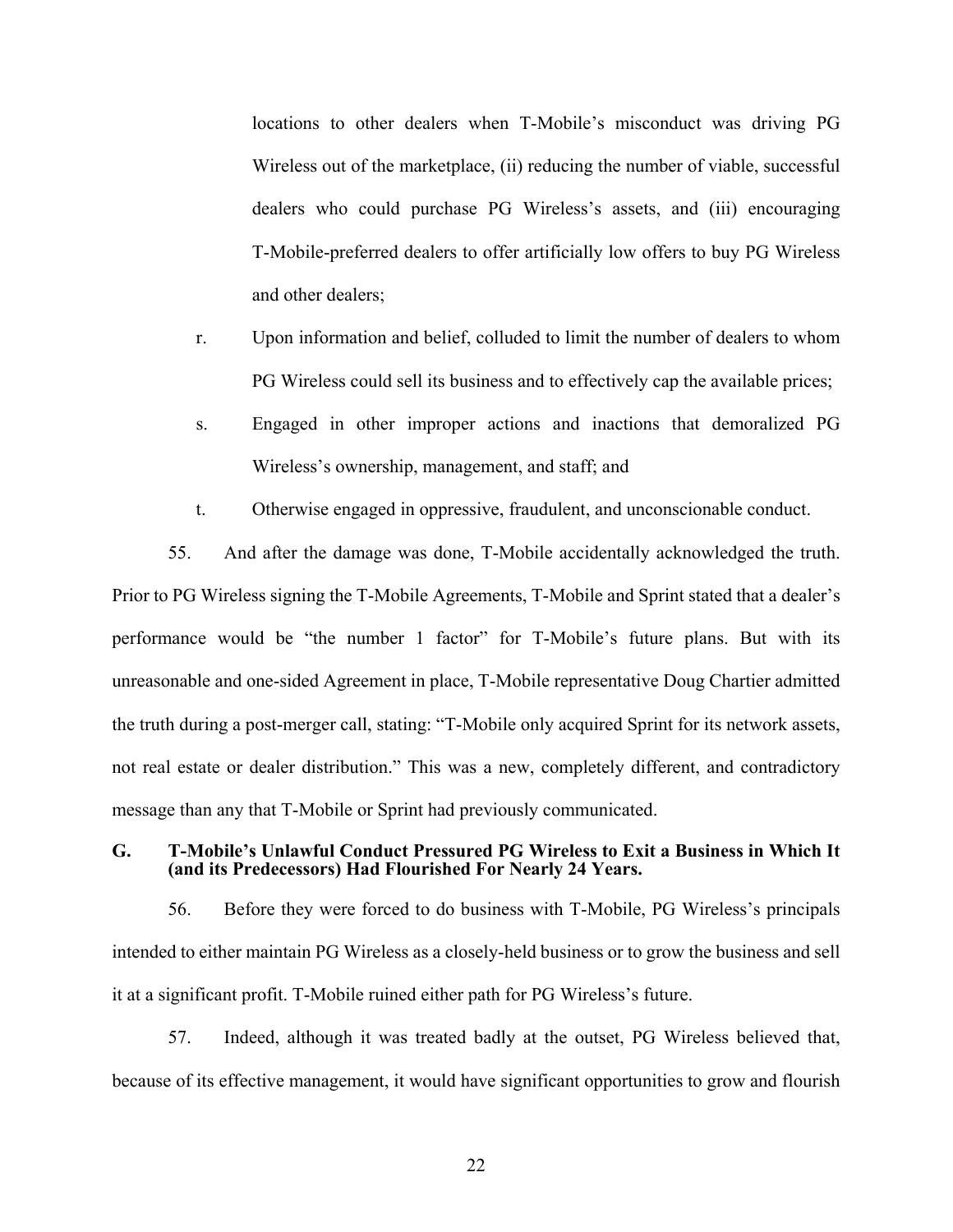if T-Mobile treated it fairly during their relationship. T-Mobile falsely represented that there would be such opportunities, including in the April 28, 2020 Call.

58. Once it became clear that T-Mobile's actions would make it difficult and virtually impossible for PG Wireless to survive, let alone succeed or grow, PG Wireless had little choice but to exit the marketplace and sell its remaining business.

59. Even at this stage, T-Mobile tied PG Wireless's hands: PG Wireless could only sell to T-Mobile-approved buyers at a fire sale.

60. On May 21, 2020, PG Wireless and a T-Mobile-approved buyer (the "Buyer") agreed to the terms of an Asset Purchase Agreement ("APA"). The sale price reflected the massive damage T-Mobile had done to PG Wireless's business.

61. On May 28, 2020, T-Mobile placed a hold on all dealer lease renewals creating intentional uncertainty with the length of future lease renewals. The contractual basis for T-Mobile doing so is unapparent.

62. On July 3, 2020, PG Wireless sent T-Mobile requests to approve the APA sale. On August 21, 2020 and October 20, 2020, Steve Mintz of PG Wireless inquired of Michael Sentowski at T-Mobile about approval of the transaction, and Mr. Sentowski indicated he would look into the matter and respond (but never mentioned any conditions of approval). T-Mobile failed to take any action on this request until late November 2020, when it approved the APA transaction verbally and in an email.

63. T-Mobile decided to take one last shot at PG Wireless: in December 2020 — and despite already approving the APA transaction — T-Mobile provided PG Wireless an Assignment and Assumption Agreement which contained a putative general release of claims which T-Mobile demanded PG Wireless sign or else T-Mobile would not allow the APA transaction to close. This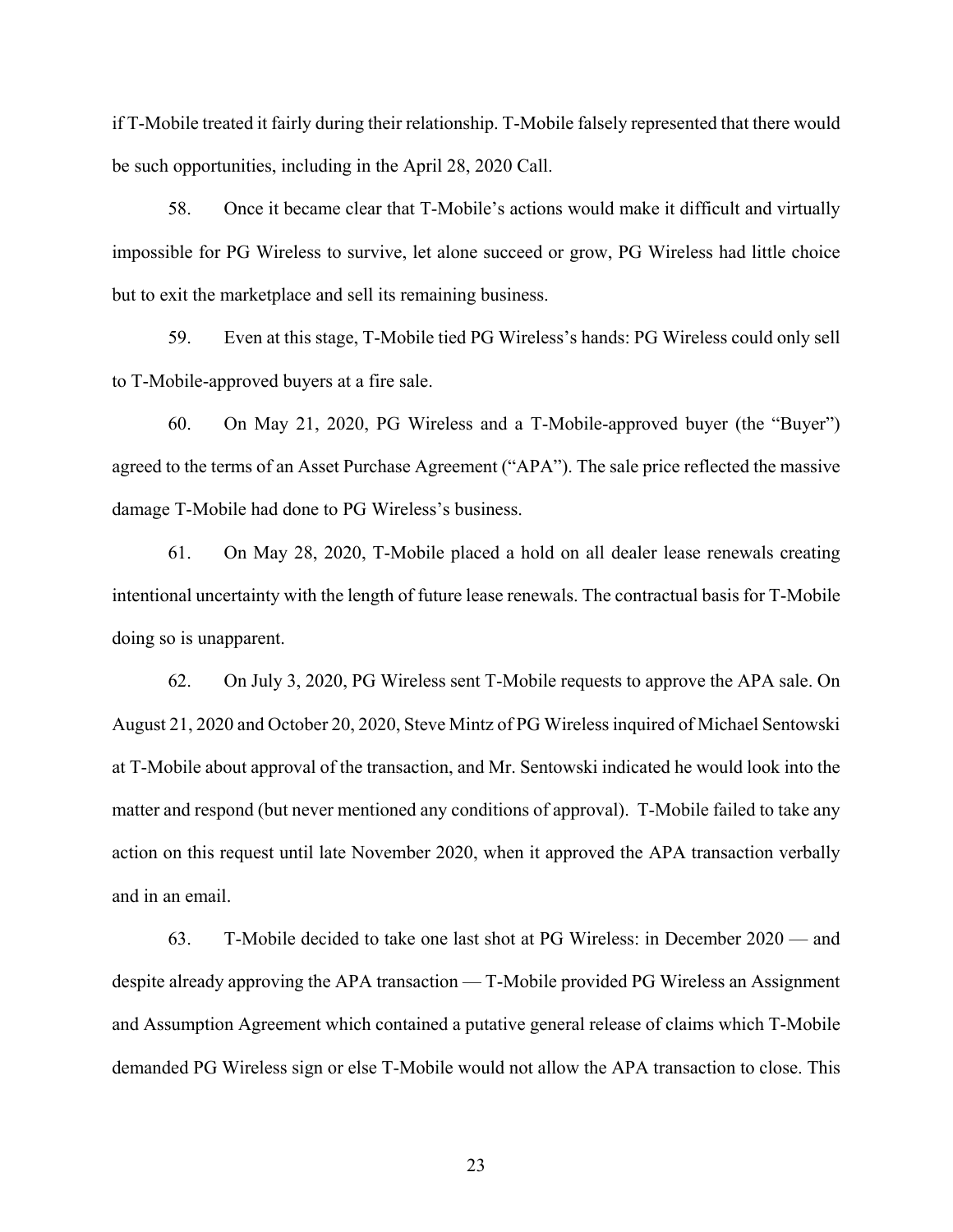release had not been discussed previously and no new consideration was offered for it. Further, it was not a valid condition of conveyance or a reasonable basis for withholding consent as the T-Mobile Agreements required.

64. Indeed, T-Mobile intentionally waited to spring the release on PG Wireless until just prior to the scheduled closing of the APA sale, knowing that PG Wireless could not afford to refuse to sign the release and risk losing the deal.

65. PG Wireless has since learned that T-Mobile has a pattern and practice of rollingout putative releases that it always sends after the dealer is in no position to stop the sales transaction and after T-Mobile had already approved the sales transaction.

66. Here, among other reasons, PG Wireless had no choice because:

- a. PG Wireless only had a 6-month contract with T-Mobile;
- b. PG Wireless had already been financially devastated by T-Mobile's unlawful conduct and thus lacked funds to pursue litigation against T-Mobile;
- c. related employee terminations or transitions and lease arrangements were already underway and were past the point of unwinding;
- d. PG Wireless now faced the Buyer who had rights against PG Wireless if it halted the approved transaction, which T-Mobile knew; and
- e. PG Wireless was substantially likely to go out of business but-for the sale based on the sales process already in motion following T-Mobile's verbal and email approval.

67. For no consideration, and under business compulsion and financial duress created by T-Mobile, PG Wireless was forced to sign the Assignment and Assumption Agreement, without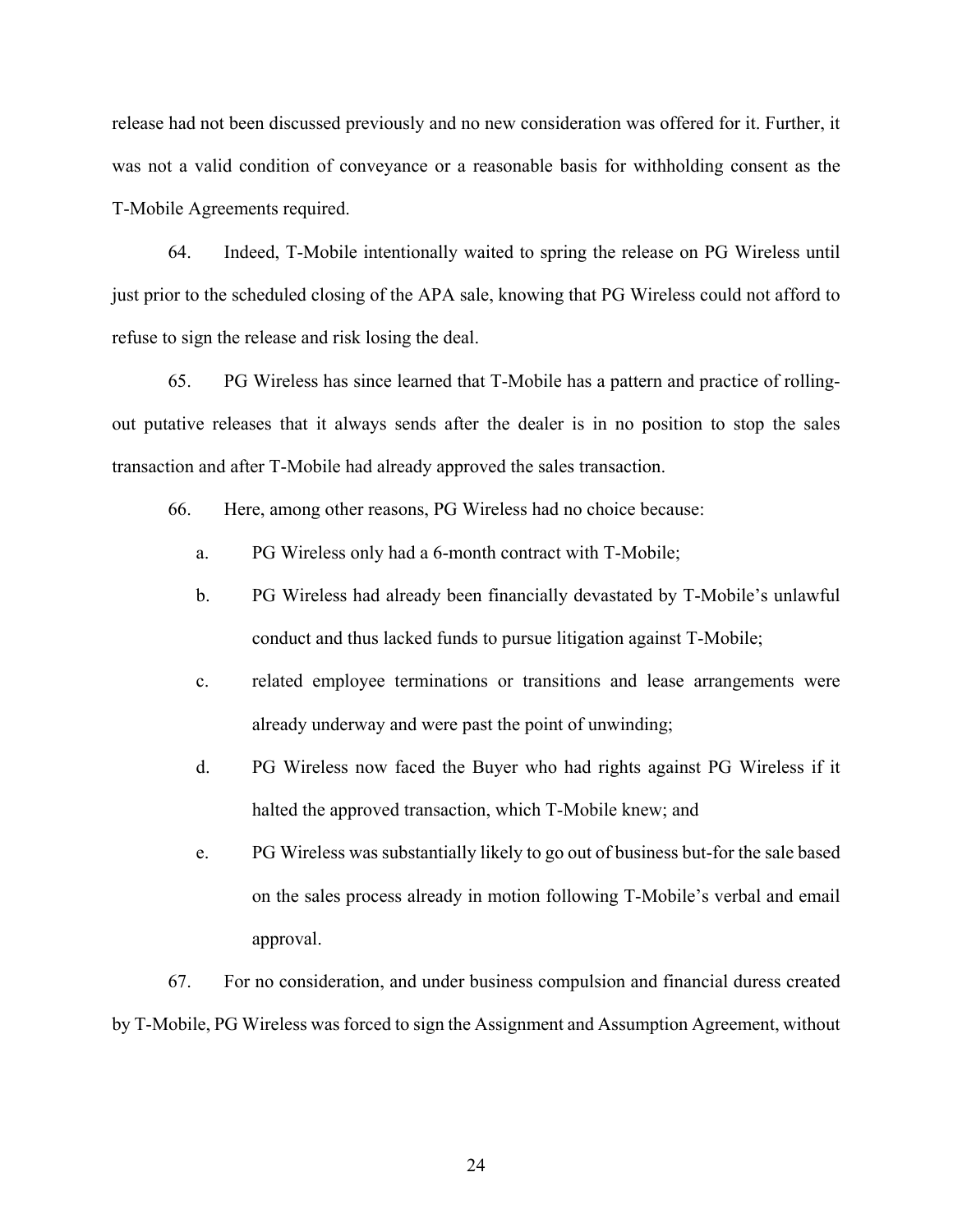which T-Mobile claimed it would not allow the APA sale to close. Thereafter, PG Wireless and the Buyer closed the APA on December 31, 2020 for the depressed value.

68. Upon information and belief, after the APA sale, T-Mobile changed the store closure list and lease renewal terms provided to PG Wireless for the sole benefit of the Buyer of PG Wireless's business after the sale price was established and sale closed.

## **H. Sprint, and Then T-Mobile, Maintained a Mislabeled Franchise Arrangement with PG Wireless.**

69. Prior to the Sprint-T-Mobile merger, Sprint's relationship with T-Mobile was a mislabeled franchise relationship in that Sprint's agreement included a false statement that the relationship was not a franchise.

70. Post-merger, T-Mobile unlawfully terminated the franchise with Sprint.

71. T-Mobile's relationship with PG Wireless was also a mislabeled franchise relationship in that T-Mobile's Agreement included a false statement that the relationship was not a franchise.

72. Both Sprint and T-Mobile engaged in unlawful conduct directed at PG Wireless that constituted violations of applicable franchise law.

73. Both Sprint and T-Mobile granted PG Wireless and its locations the right to offer, sell, or distribute Sprint and T-Mobile wireless goods and services under a marketing plan or system prescribed in substantial part by Sprint and T-Mobile.

74. That marketing plan included, without limitation, sales of Sprint- and T-Mobilebranded goods and services through a network of independent authorized retailers, of which PG Wireless was one, established by Sprint and T-Mobile in territories established by Sprint and T-Mobile to create a distribution grid for Sprint and T-Mobile. PG Wireless and other dealers were required to invest and take on substantial risk to commit them to the retailer and distribution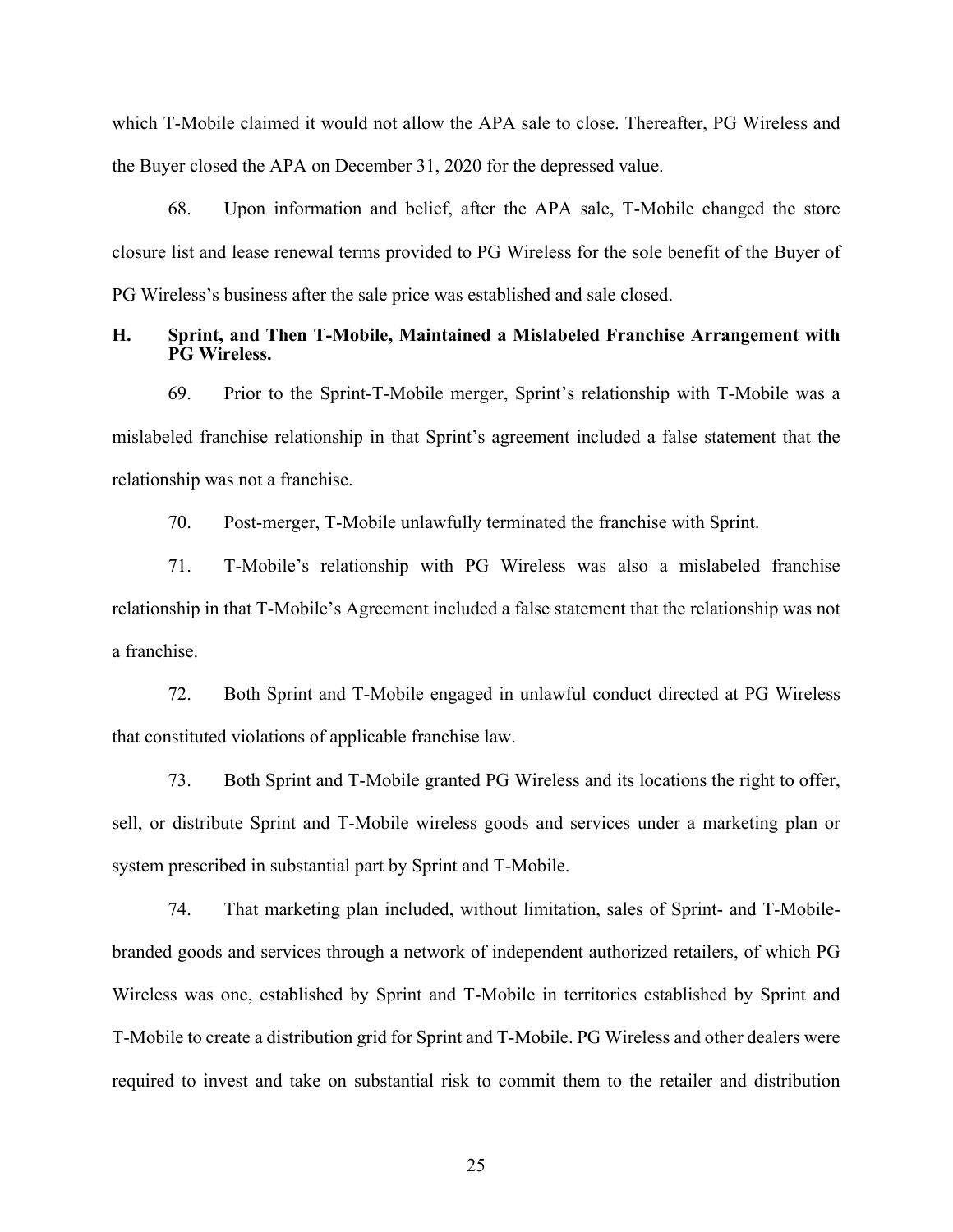programs established by Sprint and T-Mobile. Further, after the merger, T-Mobile forbade PG Wireless from making independent sales of accessories, which reduced PG Wireless's profitability by hundreds of thousands of dollars (hundreds of thousands of dollars) on a monthly basis.

75. PG Wireless's operation was substantially associated with the trademarks, service marks, trade names, advertising, or other commercial symbols designating, owned by, or licensed by Sprint, T-Mobile, and their affiliates. To a customer visiting a PG Wireless store, the store appeared to be a Sprint- or T-Mobile-owned store because of the extensive Sprint or T-Mobile signage, branded marketing materials, and their logos appearing on the employee uniforms – all of which were mandated by Sprint and T-Mobile.

76. PG Wireless was required to pay to Sprint, and then to T-Mobile, directly or indirectly, franchise fees. Those franchise fees included, without limitation:

- a. confiscated significant CSAs to which PG Wireless was rightly entitled as a condition of PG Wireless doing business as a T-Mobile retailer, including the withholding and reduction of PG Wireless's earned CSAs or residuals postmerger for the closed locations;
- b. forced PG Wireless to pay its balance with T-Mobile affiliate Brightstar as a condition of doing business with T-Mobile;
- c. confiscated door-closing benefits to which PG Wireless was entitled under the prior Sprint contracts;
- d. improper and unauthorized chargebacks against PG Wireless's commissions due from Sprint and T-Mobile;
- e. the forced-purchase of furniture, uniforms, services, software licenses, phones, and accessories from Sprint- and T-Mobile-selected vendors, which vendors,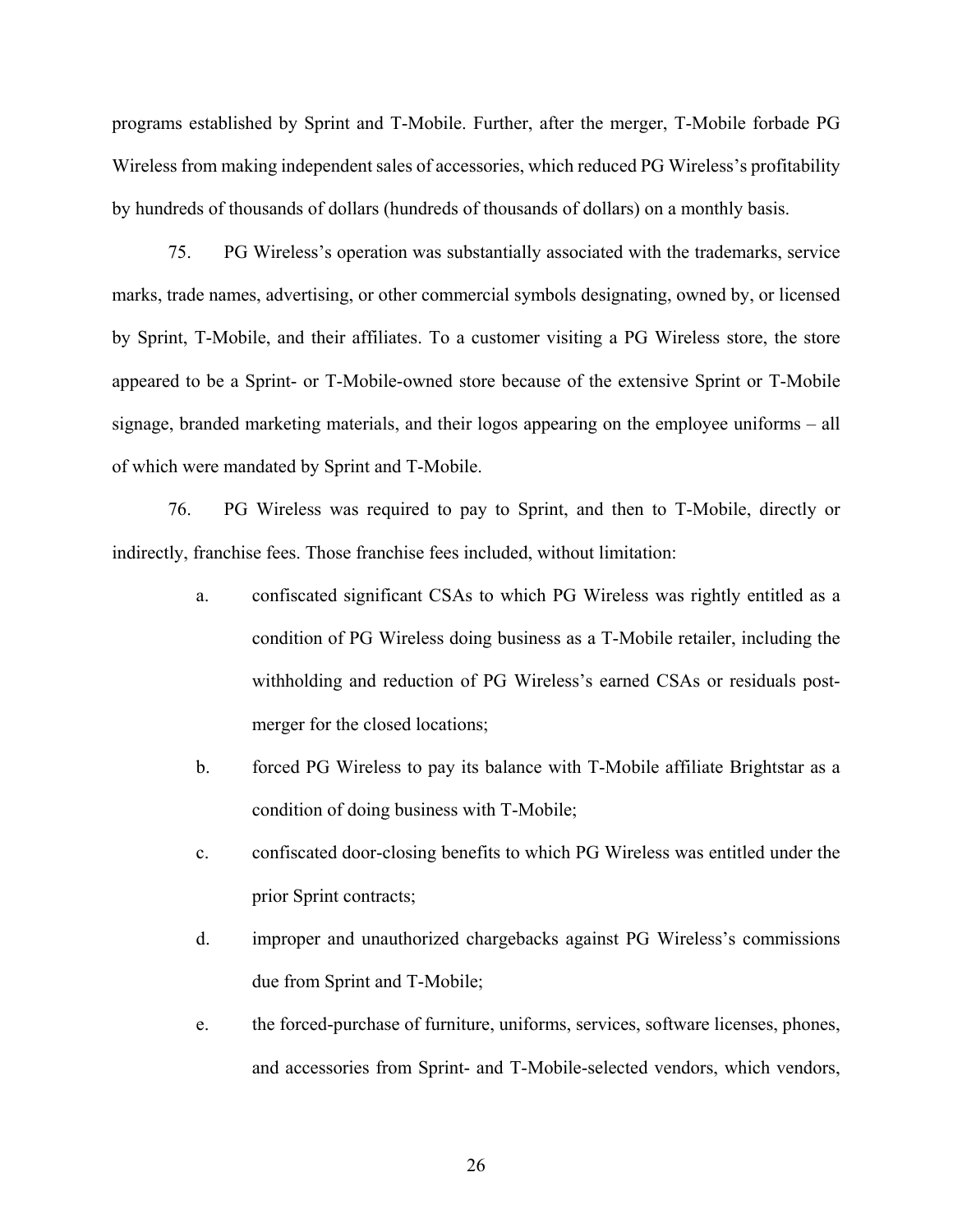upon information and belief, provided these goods and services to PG Wireless at a substantial mark-up that was directly passed on to Sprint or T-Mobile;

- f. the assessment of charges labeled as "penalties," "fees," "fines," or reductions against commissions for items such as missed training for employees, improper training charges for employees who attended training or canceled timely, peremployee training fees for training sessions with less than a 90% completion rate, staff shortages, early device activation, or findings in audits conducted by or on behalf of Sprint or T-Mobile;
- g. the required surrender of returned phones to Sprint or T-Mobile without any return to PG Wireless for any phones Sprint or T-Mobile charged or offset PG Wireless commissions;
- h. Sprint's and T-Mobile's receipt of funds from vendors in return for allowing those vendors to advertise in PG Wireless stores;
- i. charges to PG Wireless for missing accessories and devices or demos, which charges, upon information and belief, are in excess of T-Mobile's cost;
- j. markups on co-op shipping fees, uniforms, and required vendors; and
- k. other processing fees and backend charges.

77. Both Sprint and T-Mobile failed to properly register as required for franchise relationships and abused the franchise relationship with PG Wireless. Further, Defendants unlawfully terminated the Sprint franchise to PG Wireless when they created the less favorable T-Mobile franchise relationship.

# **I. T-Mobile is Liable for Sprint's Unlawful Conduct.**

78. T-Mobile (or a parent of T-Mobile) is the successor entity or parent of Sprint.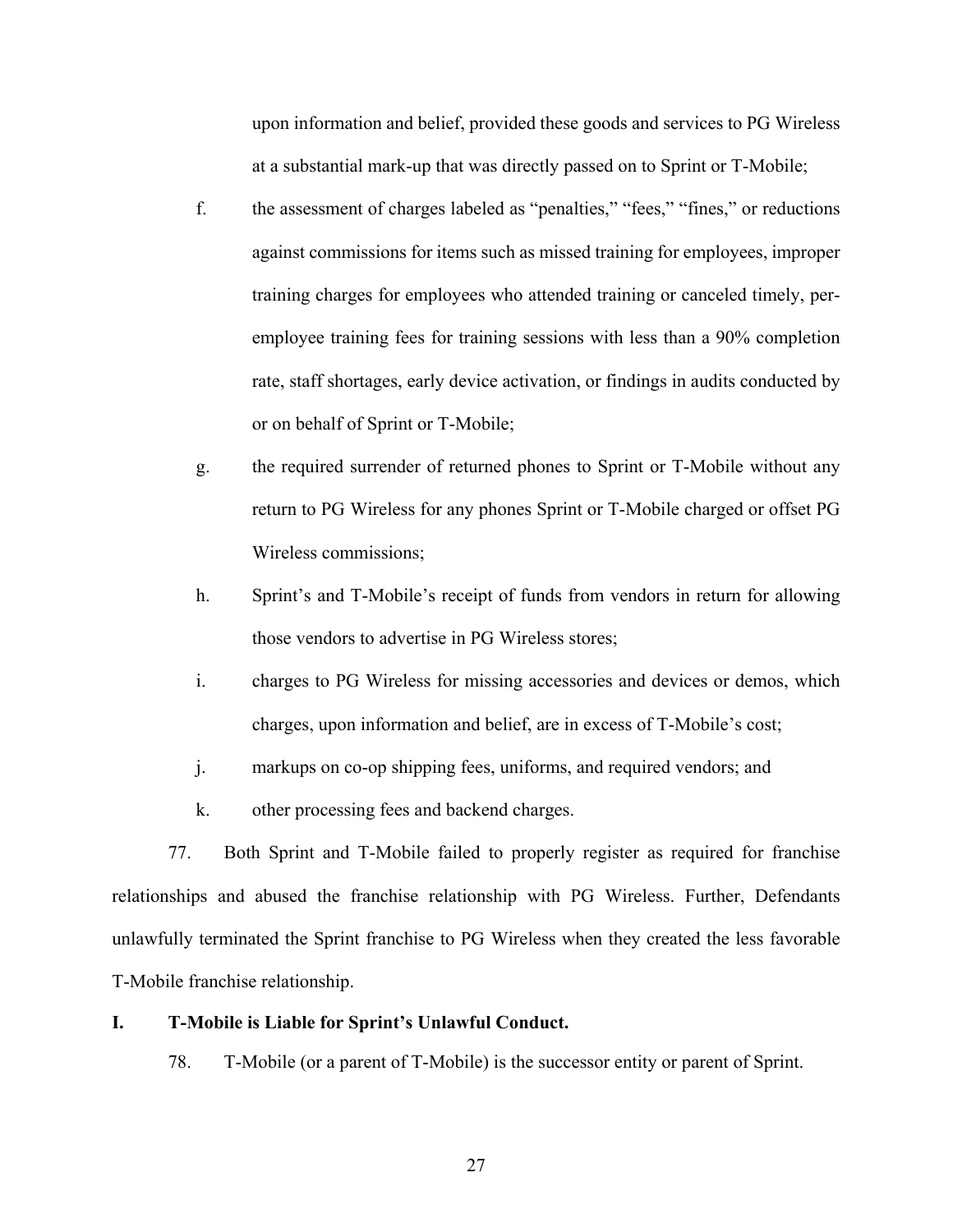79. As the acquiring entity and as a co-conspirator regarding the circumstances alleged herein, T-Mobile is liable for action or inactions of Sprint occurring before or in connection with the Sprint-T-Mobile merger.

80. Further, as between Sprint and T-Mobile, there was a commingling of property rights or interests, and it was apparent that they were intended to function as one, and, further, to regard them as separate would aid the consummation of a fraud or wrong upon others.

81. Moreover, Sprint and T-Mobile conspired together and aided and abetted one another to perpetrate the unlawful and wrongful actions and inactions alleged herein.

#### **J. The Putative Releases Contained in the Sprint and T-Mobile Contracts are Unlawful.**

82. T-Mobile forced involuntary releases in all of the Agreements and in the Assignment and Assumption Agreement (the "Assignment") between PG Wireless, the Buyer, and T-Mobile. These releases are unlawful as a matter of law.

83. All releases lack consideration.

a. For the T-Mobile Agreements, T-Mobile compelled PG Wireless to forego its existing Sprint contractual benefits and withheld PG Wireless's earned CSAs, but claimed it would enforce PG Wireless's obligations under the Sprint contract.

b. For the Assignment, T-Mobile had already given verbal and written approval to sell. The subsequent, last-minute releases, which were not proper requirements, offered nothing additional for PG Wireless, the selling dealer.

84. T-Mobile acquired all releases by exerting illegal pressure on PG Wireless to execute them, making the releases unlawful.

> a. For the T-Mobile Agreements, T-Mobile failed to honor its commitments under the Sprint contracts but intended to hold PG Wireless to its non-competition, chargebacks, and other obligations. PG Wireless had significant contractual obligations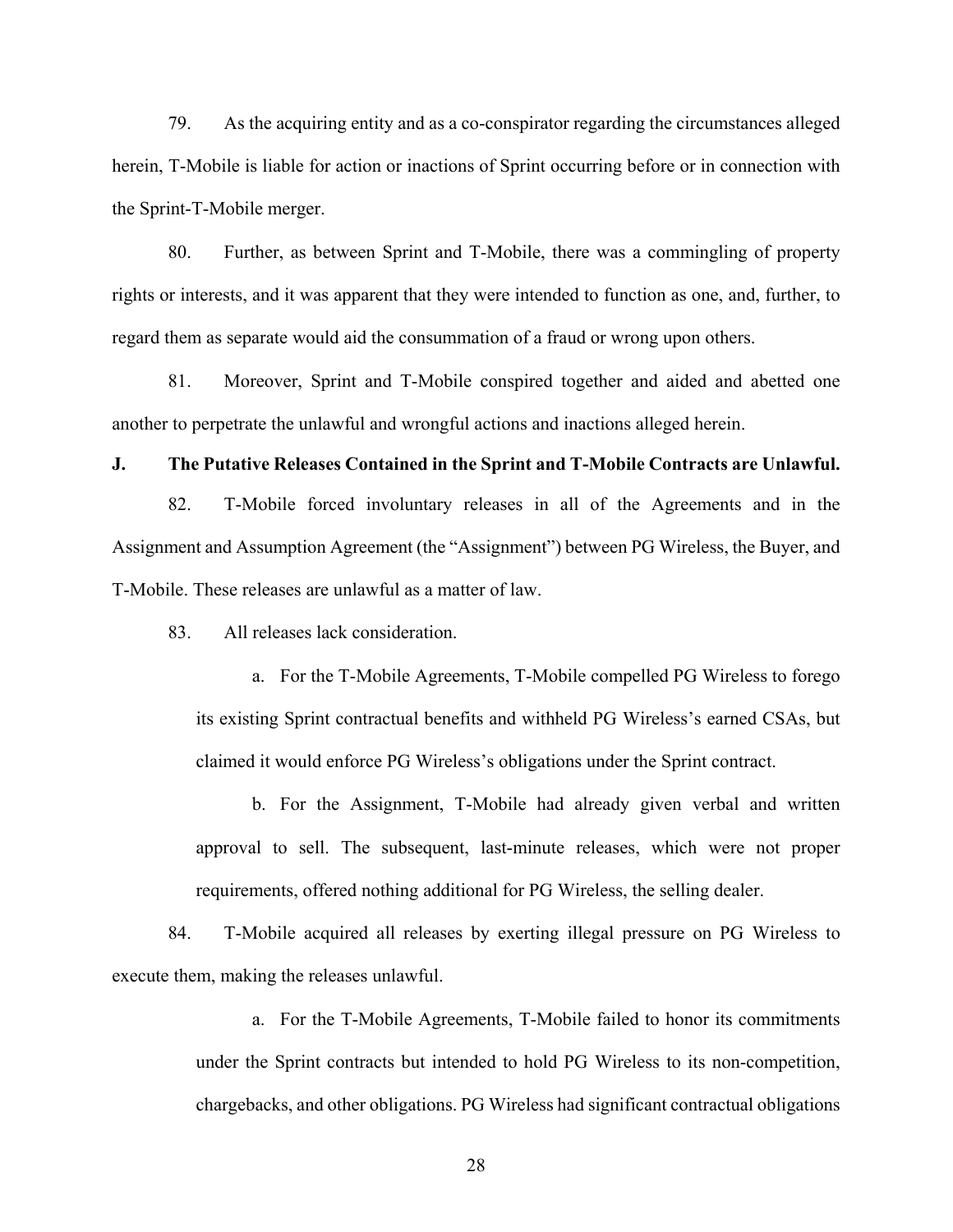for lease payments (some of which were backed by personal guarantees) and monthly expenses and contracts, such as employee wages and benefits, employee payroll taxes, utilities, operating expenses, inventory carrying costs, and debt service, and it faced a simple choice: sign T-Mobile's adhesion contracts or go bankrupt.

b. Similarly, for the Assignment, T-Mobile held out until the eleventh-hour for a sales transaction closing on December 31, 2020, which sales transaction subjected PG Wireless to liability to the Buyer if the sales transaction did not close after T-Mobile's approval was provided (which approval was earlier provided verbally and in writing). In addition, related employee terminations or transitions and lease arrangements were already underway and would need unwinding.

c. Indeed, T-Mobile's modus operandi was to (i) first verbally approve dealers' sale of assets, like it did with PG Wireless, and (ii) wait until the last minute to spring the release, at which point, as T-Mobile knew, PG Wireless would be in no position to stop the sale because it had made extensive final decisions such as employee terminations or transitions and lease arrangements, and PG Wireless faced a buyer who had rights against it if it halted the transaction.

d. Like the initial release, PG Wireless's choices regarding the Assignment were insolvency or fold to T-Mobile's unfair demands.

85. T-Mobile induced all the putative releases by fraud.

a. T-Mobile affirmatively misrepresented its intentions (and hid its true intentions) regarding store closures, lease renewals, growth, commissions, rural SPIFF payments, and support from the outset and then colluded and unreasonably engaged in anti-competitive behavior that destroyed PG Wireless's business.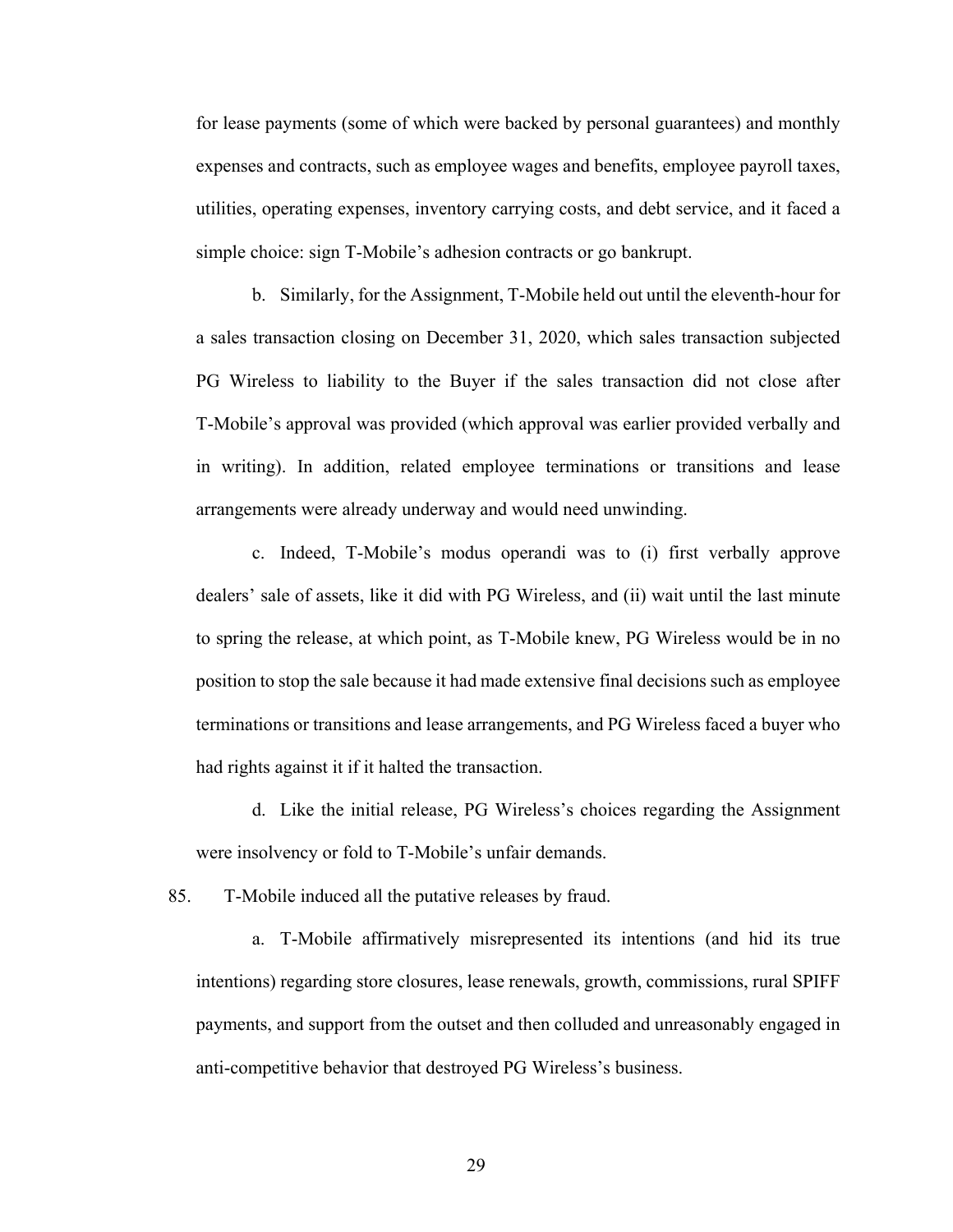b. Then, after devastating PG Wireless's business, T-Mobile continued to conceal the fraudulent nature of its conduct while demanding a release (which it misrepresented as a condition it could impose).

### **CHOICE OF LAW**

86. T-Mobile's RSA Agreement provides for a Washington state choice of law. That Agreement should be set aside as fraudulent and otherwise unlawfully and coercively induced. PG Wireless, therefore, is not bound by the Washington choice of law provision. Because of the choice of law set out in the documents it drafted and induced, T-Mobile, however, is estopped from refusing application of Washington law where it is more favorable to PG Wireless. Without waiving its rights to contest the T-Mobile Agreements, PG Wireless brings claims under Washington law and reserves the right to argue coverage of local law.

#### **CAUSES OF ACTION**

#### **FIRST CLAIM FOR RELIEF: FRAUD AND FRAUDULENT INDUCEMENT**

87. PG Wireless re-alleges, as if fully set forth herein, the allegations set forth above.

88. T-Mobile knowingly made false representations to PG Wireless regarding the as set forth herein, including as to the number of store closures, the continuation of PG Wireless's business-to-business sales, the compensation that would be available from T-Mobile, the meaning of a six-month contract, growth opportunities, and whether PG Wireless would be forced to firesell its business.

89. T-Mobile further concealed its plans to impair and then terminate PG Wireless's direct business-to-business sales, to massively cut PG Wireless's number of locations, to further lower value by rating PG Wireless's stores as high risk, to cut PG Wireless's compensation, and to suppress PG Wireless's ability to succeed and foreclose its growth.

90. These representations and concealments were material and false.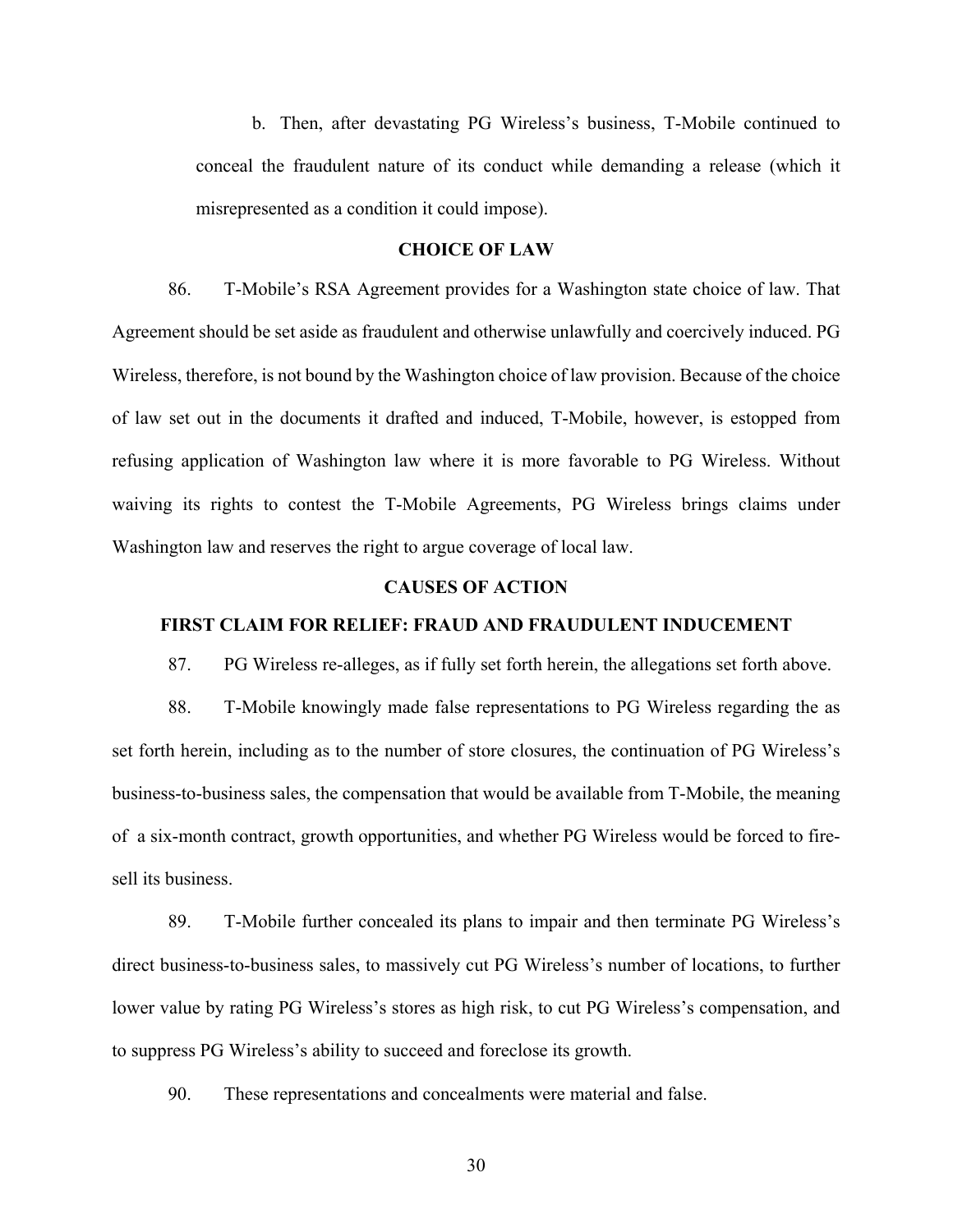91. PG Wireless entered into the T-Mobile Agreements based on T-Mobile's representations and concealments.

92. T-Mobile knew that the representations were false, and it acted in reckless disregard as to the truth or falsity of the representations.

93. T-Mobile made these misrepresentations and concealments of material facts with the intent to deceive PG Wireless, and they were made as a material inducement to PG Wireless to enter into the T-Mobile Agreements.

94. PG Wireless was deceived by T-Mobile's misrepresentations and would not have entered into the T-Mobile Agreements for the agreed-to consideration but for those misrepresentations.

95. PG Wireless could not have learned the true facts through reasonable diligence, and as a result, its reliance on T-Mobile's misrepresentations was justified and reasonable.

96. T-Mobile's fraudulent misrepresentations and concealments of material fact induced PG Wireless to forego the more beneficial terms of the Sprint contract and cheated PG Wireless out of compensation to which PG Wireless was entitled under the Sprint contract.

97. As a direct and proximate result of T-Mobile's fraudulent misrepresentations, PG Wireless has suffered damages in an amount to be determined at trial, but certainly in excess of \$30 million.

98. WHEREFORE, PG Wireless respectfully requests that this Court render judgment for PG Wireless and award PG Wireless damages, court costs, pre-judgment interest, and such other relief as this Court deems necessary and proper.

### **SECOND CLAIM FOR RELIEF: NEGLIGENT MISREPRESENTATION (IN THE ALTERNATIVE)**

99. PG Wireless re-alleges, as if fully set forth herein, the allegations set forth above.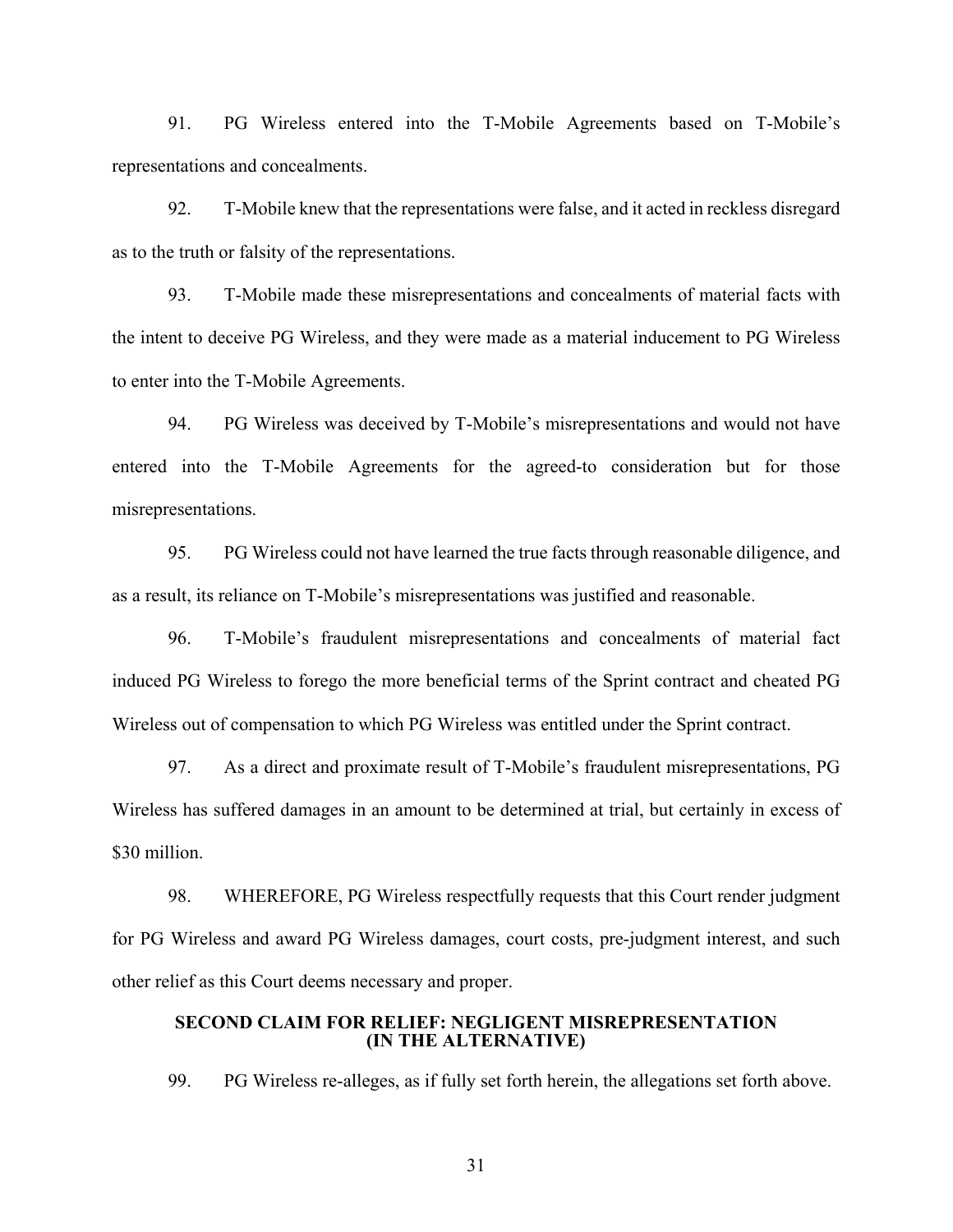100. As alleged herein, T-Mobile supplied misinformation (by direct statement and by concealment that misled PG Wireless concerning the nature of the T-Mobile-PG Wireless relationship), including regarding store closures, business-to-business-sales, and compensation, which information was material, false, and misleading.

101. T-Mobile intended to supply this information to PG Wireless in order to induce PG Wireless to enter into business transactions, particularly in signing the Agreements.

102. T-Mobile was negligent in obtaining and communicating this false information.

103. PG Wireless reasonably relied on this false information in deciding whether to sign the T-Mobile Agreements.

104. T-Mobile's false information proximately caused damages to PG Wireless.

105. As a result of T-Mobile's negligent misrepresentations, PG Wireless has suffered damages in an amount to be determined at trial, but certainly in excess of \$30 million.

106. WHEREFORE, PG Wireless respectfully request that this Court render judgment for PG Wireless and award PG Wireless damages, court costs, pre-judgment interest, and such other relief as this Court deems necessary or proper.

#### **THIRD CLAIM FOR RELIEF: DECLARATORY JUDGMENT**

107. PG Wireless re-alleges, as if fully set forth herein, the allegations set forth above.

108. There is an actual and justiciable controversy among the parties regarding the matters set forth in this lawsuit.

109. The law, justice, and equity require a determination and declaration that, as a result of Sprint's and T-Mobile's fraudulent inducement of the T-Mobile Agreements, they are invalid, void, and of no effect, and PG Wireless remains in contract with Sprint and is entitled to the rights, privileges, and payments, and is limited to the obligations set out in the ARA Agreement and the business-to-business sales agreement between Sprint and PG Wireless.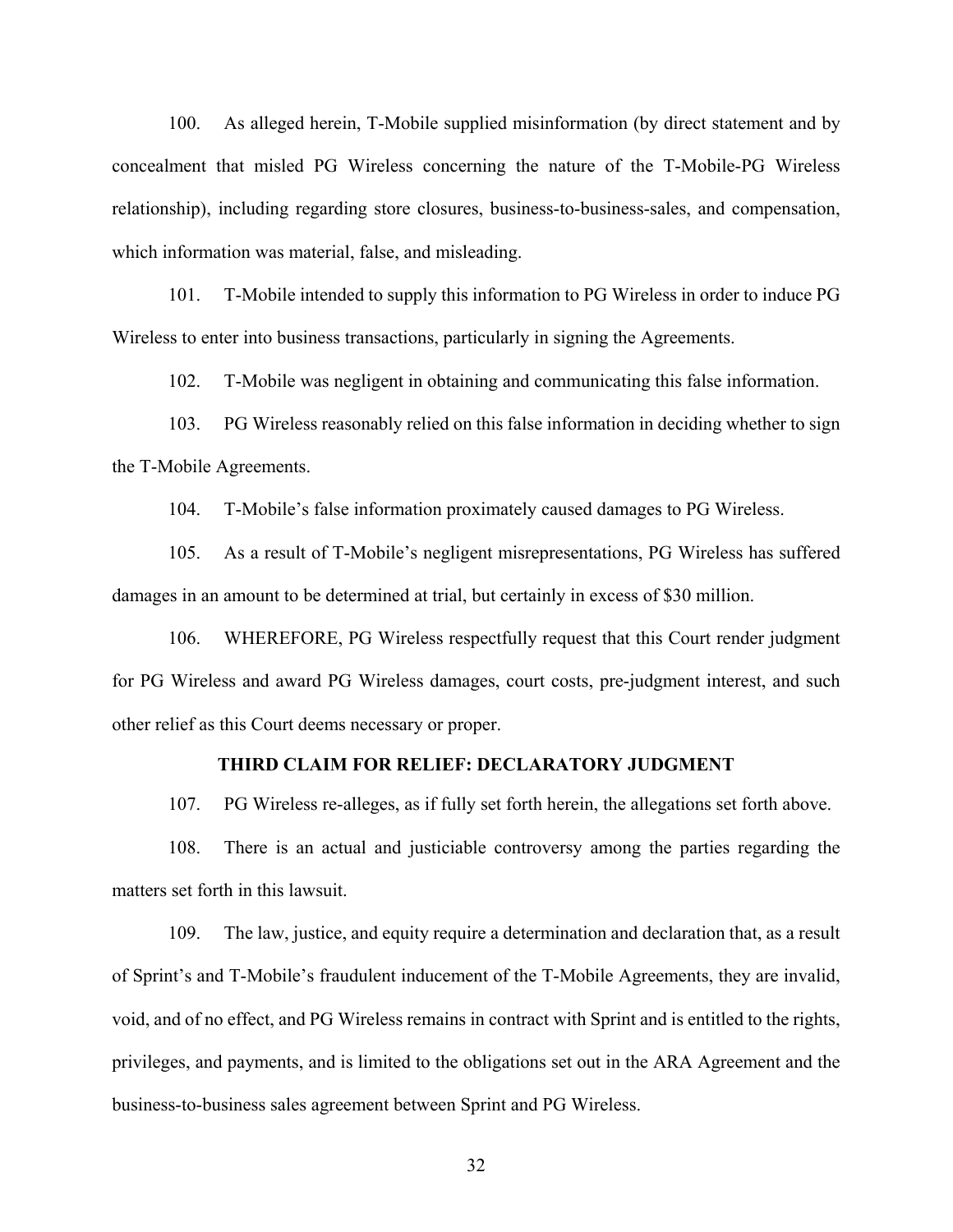110. The law, justice, and equity require a determination and declaration that, as a result of Sprint's and T-Mobile's fraudulent inducement of the T-Mobile Agreements and unequal bargaining power, the choice of law provisions contained therein are void and without effect.

111. The law, justice, and equity require a determination and declaration that, as a result of Sprint's and T-Mobile's fraudulent inducement of the T-Mobile Agreements, the putative releases contained in the T-Mobile Agreements and Assignment are void and without effect. These putative releases were a product of economic duress and/or business compulsion, lack consideration, and T-Mobile obtained them fraudulently.

112. The law, justice, and equity require a determination and declaration that the relationships between Sprint and T-Mobile and PG Wireless were franchise relationships, such that PG Wireless is entitled to the benefits of a franchisee under applicable law.

113. All parties who have an interest in the matter are before the Court and the declaration is not sought purely for legal advice or curiosity.

114. WHEREFORE, PG Wireless respectfully requests that this Court issue a judgment declaring that:

- a. The T-Mobile Agreements are invalid, void, and of no effect, and that PG Wireless remains in contract with Sprint and is entitled to the rights, privileges, and payments and is limited to the obligations set out in the agreements between Sprint and PG Wireless; and
- b. The putative releases contained in the T-Mobile Agreements and the Assignment are void and without effect; and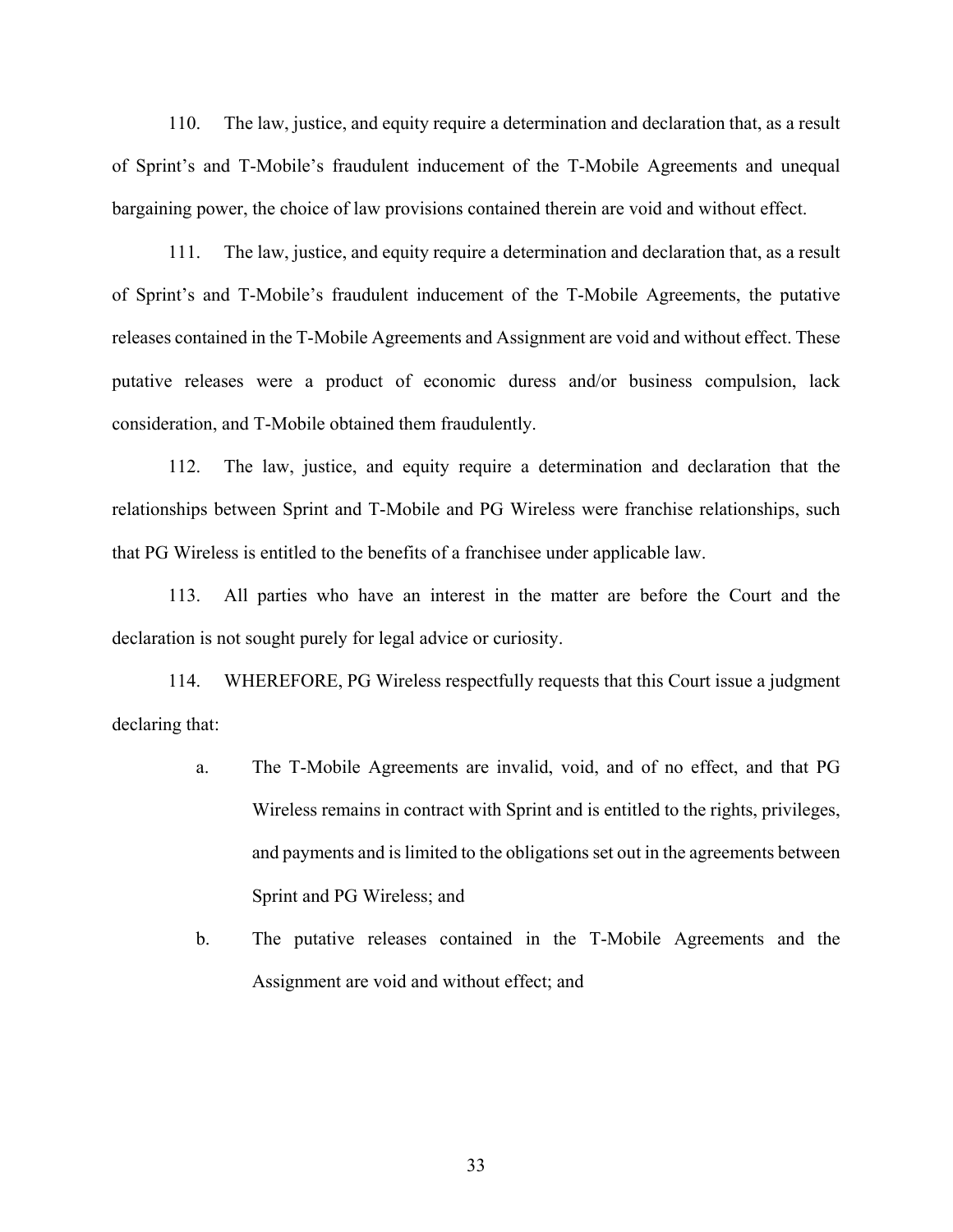- c. The relationships between Sprint and T-Mobile and PG Wireless were franchise relationships, such that PG Wireless is entitled to the benefits of a franchisee under applicable law; and
- d. Such other declarations as the Court deems just and proper.

# **FOURTH CLAIM FOR RELIEF: BREACH OF SPRINT CONTRACT (AUTHORIZED REPRESENTATIVE AGREEMENT)**

115. PG Wireless re-alleges, as if fully set forth herein, the allegations set forth above.

116. If the Court determines that the Sprint ARA Agreement and the Sprint business-to business sales agreement remain in place, T-Mobile's and Sprint's conduct as alleged herein breached those agreements.

117. Defendants' conduct actually and proximately caused damages to PG Wireless.

118. PG Wireless has suffered damages in an amount to be determined at trial, but certainly in excess of \$30 million.

119. WHEREFORE, PG Wireless requests the Court enter judgment in its favor and against Defendants, award PG Wireless damages, prejudgment interest, and its attorneys' fees and costs of suit, and grant such other relief as the Court may deem just and proper.

# **FIFTH CLAIM FOR RELIEF: BREACH OF THE T-MOBILE AGREEMENTS**

120. PG Wireless re-alleges, as if fully set forth herein, the allegations set forth above.

121. If the Court determines that the T-Mobile Agreements are valid, T-Mobile's and Sprint's conduct as alleged herein breached that contract.

122. T-Mobile's conduct is the actual and proximate cause of damages to PG Wireless.

123. PG Wireless has suffered damages in an amount to be determined at trial, but certainly in excess of \$30 million.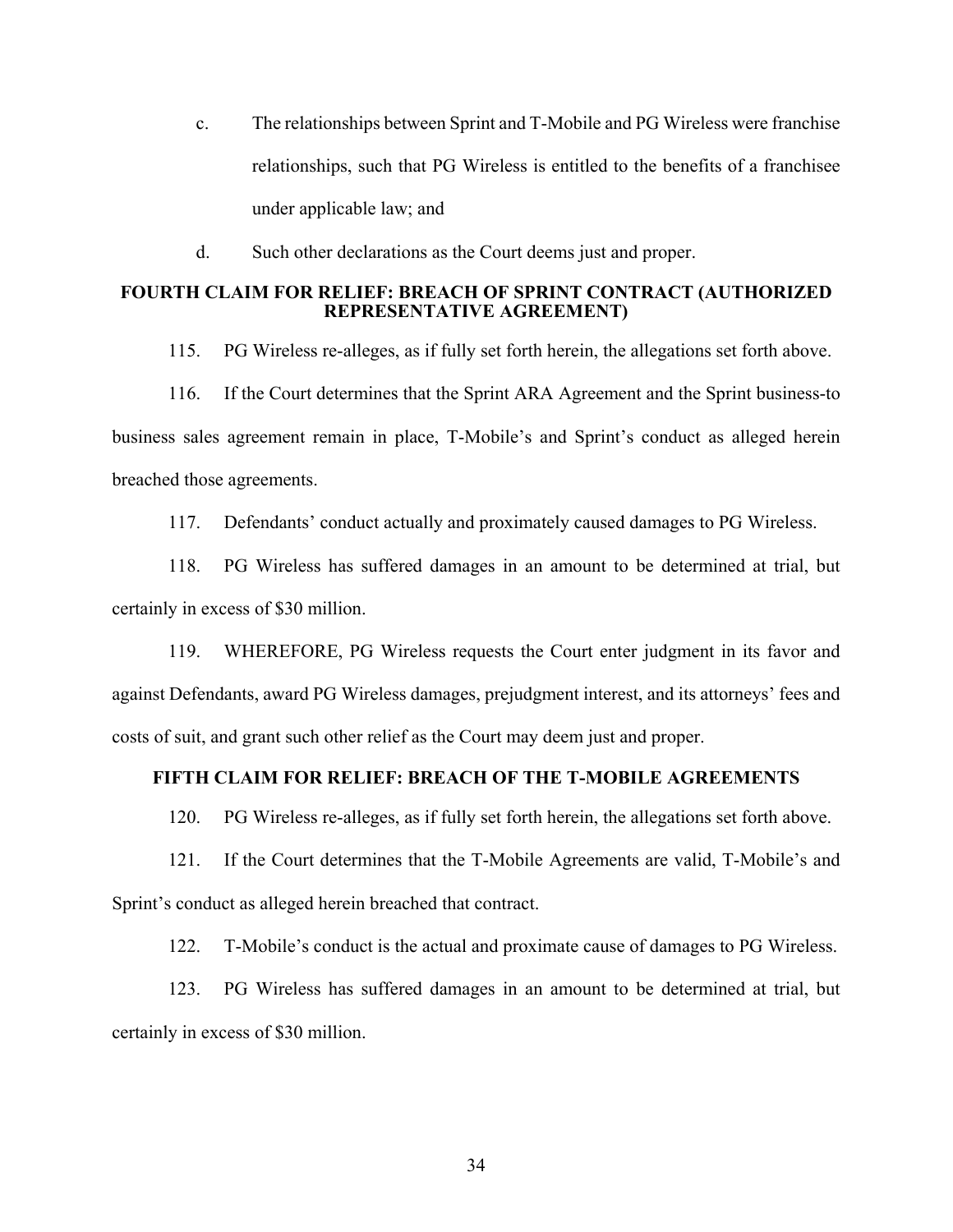## **SIXTH CLAIM FOR RELIEF: BREACH OF THE COVENANT OF GOOD FAITH AND FAIR DEALING**

124. PG Wireless re-alleges, as if fully set forth herein, the allegations set forth above.

125. To the extent the T-Mobile Agreements are deemed to be valid contracts that T-Mobile did not fraudulently induce, then T-Mobile is obligated by contract and common law to act in good faith and refrain from depriving PG Wireless of benefit of those agreements.

126. T-Mobile breached the T-Mobile Agreements as previously set forth herein and the implied covenant of good faith and fair dealing and injured PG Wireless's right to receive the benefits of the T-Mobile Agreements by engaging in the conduct described herein, including, without limitation:

- a. Wrongfully using the T-Mobile Agreements as a basis to interfere with PG Wireless's business-to-business sales;
- b. Otherwise suppressing PG Wireless's ability to succeed as described;
- c. Improperly labeling PG Wireless's stores as at-risk, thereby interfering with the ability to sell those stores; and
- d. Imposing unreasonable conditions, including a release, on PG Wireless's sale of its business contrary to the assignment provisions of the T-Mobile Agreements.

127. T-Mobile's actions are contrary to PG Wireless's reasonable and justified expectations under the T-Mobile Agreements.

128. T-Mobile's misconduct frustrated the essential purpose of the Agreements and PG Wireless is unable to obtain its full and expected benefits of the Agreements, including without limitation, operating as a dealer of T-Mobile goods and services and selling its stores without unreasonable interference.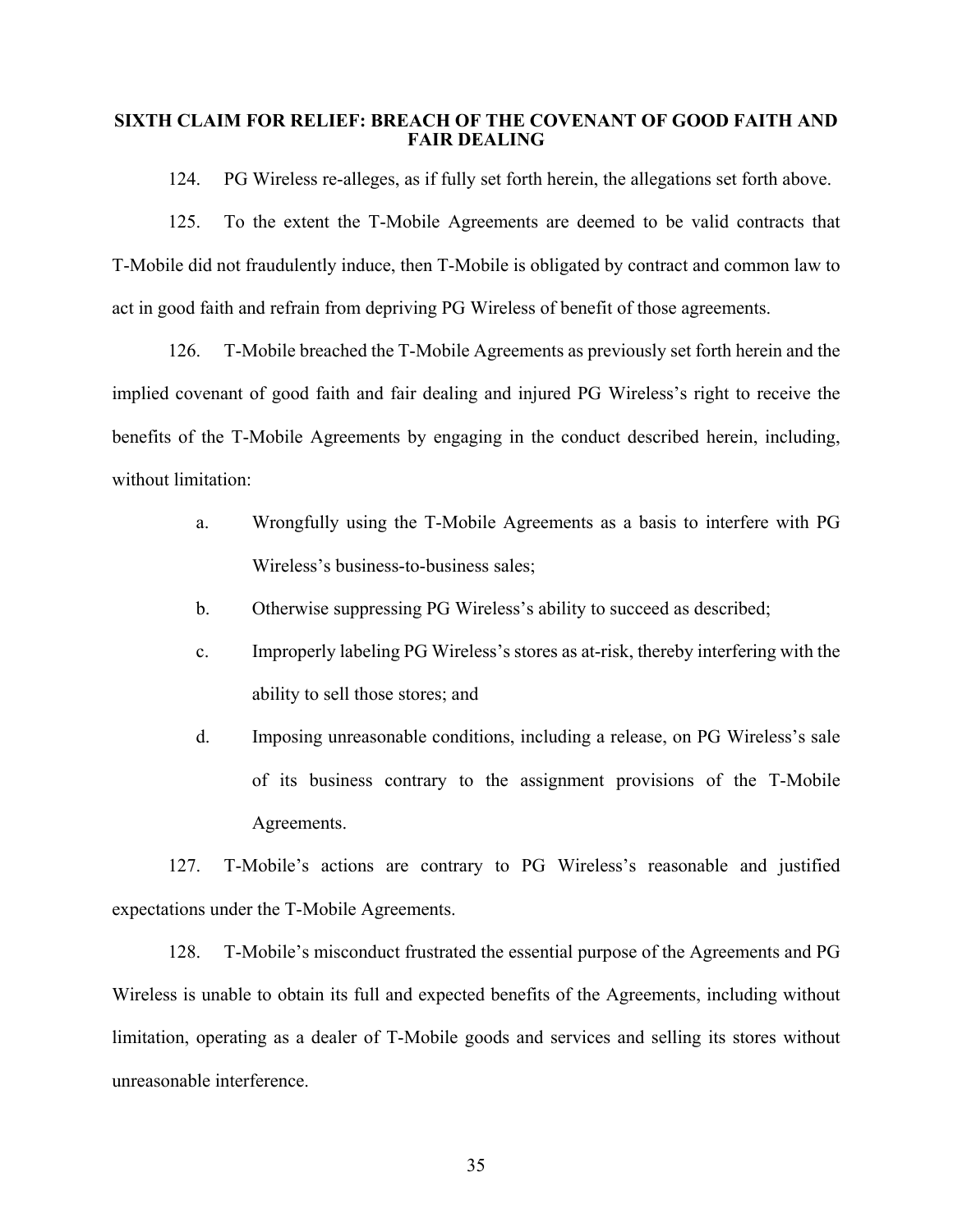129. T-Mobile engaged in anti-competitive, unfair, and deceptive trade practices to guarantee that PG Wireless's business did not succeed or grow.

130. T-Mobile never intended to work with PG Wireless. It only wanted signed agreements that would constrain PG Wireless and hopefully obviate PG Wireless's ability to defend itself. Further, as T-Mobile possessed PG Wireless's financial information, it knew before PG Wireless signed the Agreements that its actions would effectively close down PG Wireless.

131. T-Mobile's misconduct cause PG Wireless to suffer damages in an amount to be determined at trial, but certainly in excess of \$30 million.

132. WHEREFORE, PG Wireless requests the Court enter judgment in its favor and against Defendants; award PG Wireless damages, prejudgment interest, and its attorneys' fees and costs of suit; and grant such other relief as the Court may deem just and proper.

#### **SEVENTH CLAIM FOR RELIEF: VIOLATION OF WASHINGTON UNFAIR BUSINESS PRACTICES—CONSUMER PROTECTION ACT, RCW §§ 19.86.010 ET SEQ.**

133. PG Wireless re-alleges, as if fully set forth herein, the allegations set forth above.

134. T-Mobile engaged in unfair and deceptive trade practices including, among other things, the following:

- a. Making false representations to induce PG Wireless to sign the T-Mobile Agreements and coercing PG Wireless to do so or else forego the ability to sell any goods or services;
- b. Engaging in anti-competitive conduct to disadvantage and drive out PG Wireless (and other legacy Sprint dealers) while not subjecting other dealers to such conduct;
- c. Weaponizing the commercial relationship and using contractual terms to state misrepresentations and to reading and applying terms to improperly operate in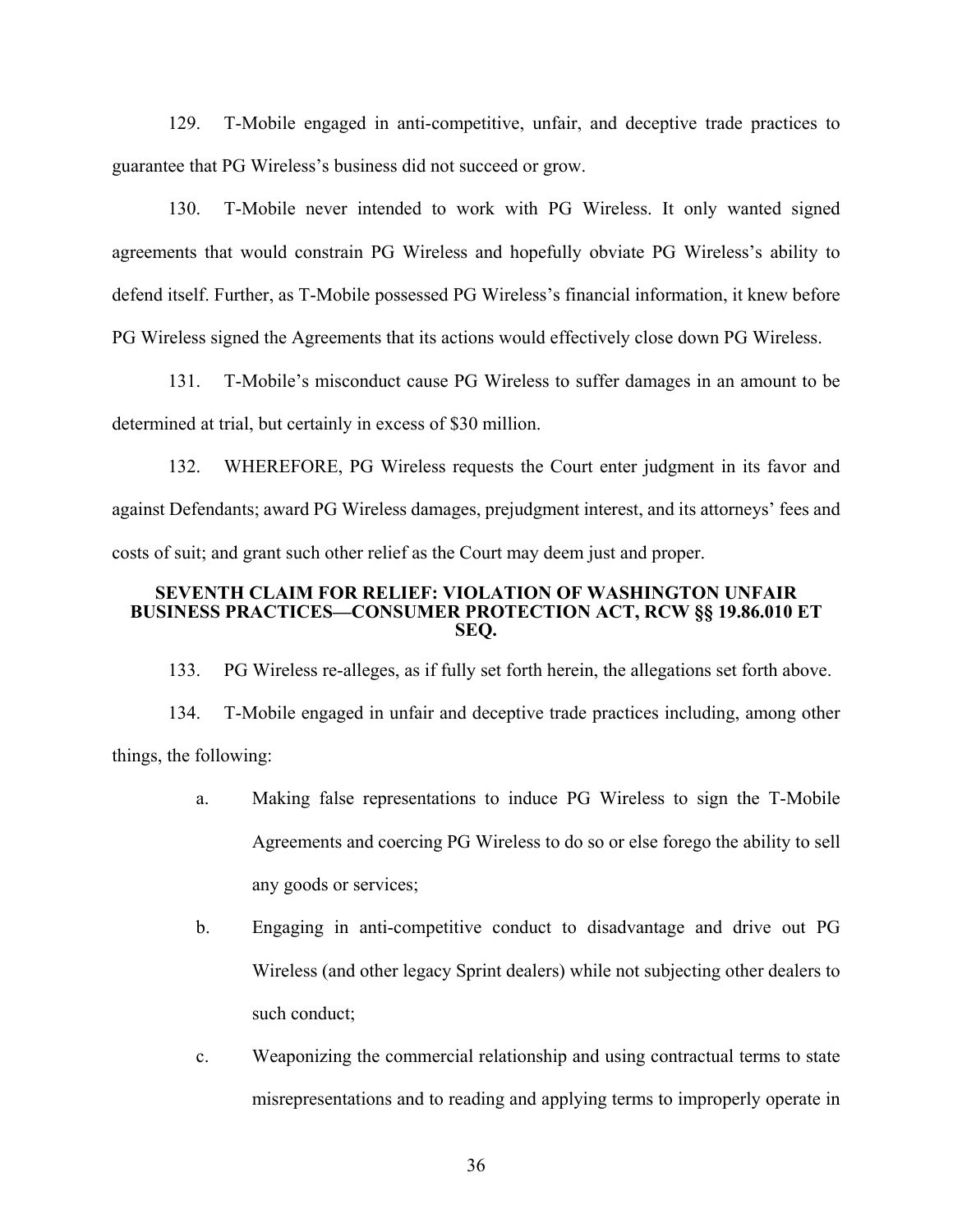an unfair fashion and contrary to the language and spirit of the contracts, read completely in context, to cheat PG Wireless, suppress it, and effectively drive it out of business; and

d. Representing in the T-Mobile Agreements that no franchise relationship would be created but in fact, creating such a franchise relationship with PG Wireless, and abusing PG Wireless as a franchisee.

135. T-Mobile's unfair and deceptive trade practices affect trade and/or commerce given that it is engaged in the sale of assets, services, and commerce that directly affect consumers.

- 136. T-Mobile's unfair and deceptive trade practices affect the public because it:
	- a. committed its anti-competitive acts in the course of its business;
	- b. engaged in a pattern or generalized course of conduct which involved the intentional devastation of dealers like PG Wireless and of committing the wrongful actions and inactions addressed in this Complaint, which injured wireless dealers, employees, and customers;
	- c. has shuddered many successful businesses out of the marketplace;
	- d. failed to honor the letter and spirit of the representations that it made to government authorities to obtain approval of its merger;
	- e. is likely to continue its unlawful conduct; and
	- f. has negatively impacted a large number of consumers.

137. T-Mobile's unfair and deceptive conduct is the actual and proximate cause of injury to PG Wireless and has caused damages to PG Wireless in an amount to be determined at trial, but certainly in excess of \$30 million.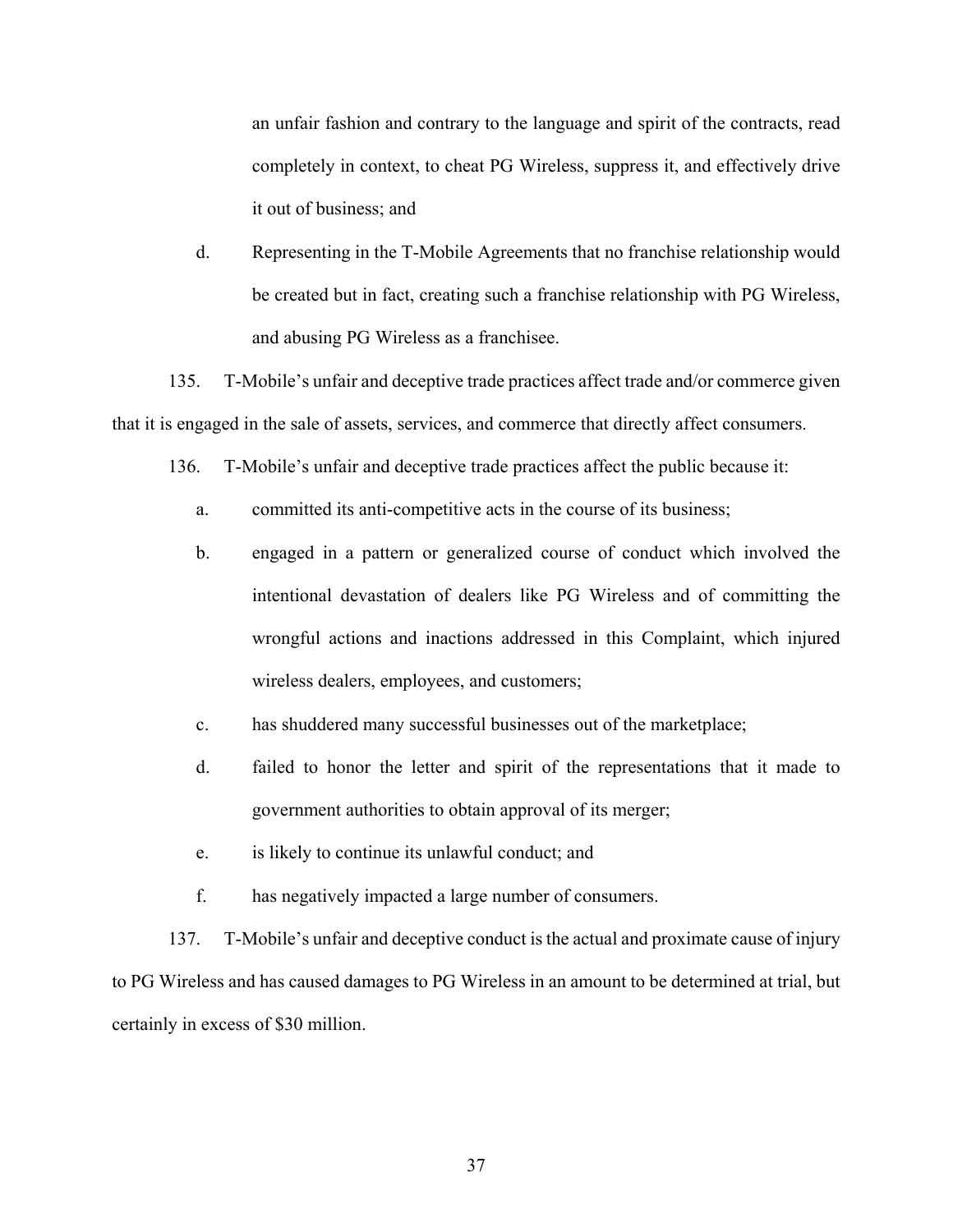138. PG Wireless is entitled to an award of damages caused by T-Mobile's unlawful conduct, including reasonable attorneys' fees and statutory treble damages as provided by RCW 19.86.090.

### **EIGHTH CLAIM FOR RELIEF: VIOLATION OF WASHINGTON FRANCHISE INVESTMENT PROTECTION ACT, RCW §§ 19.100.010 ET SEQ.**

139. PG Wireless re-alleges, as if fully set forth herein, the allegations set forth above.

140. Sprint was a franchisor and unlawfully sold an unregistered franchise in the State of Washington in contravention of RCW 19.100. Upon information and belief, Sprint failed to file a Notice of Claim for Exemption under WAC 460-80-100 and, in any event, was not exempt from registration requirements.

141. Likewise, T-Mobile is a franchisor and T-Mobile unlawfully sold an unregistered franchise in the State of Washington in contravention of RCW 19.100. Upon information and belief, T-Mobile has failed to file a Notice of Claim for Exemption under WAC 460-80-100 and, in any event, is thus not exempt from registration requirements.

142. As the acquiring entity, T-Mobile assumed Sprint's liabilities.

143. T-Mobile's business model and mode of operation is in fact a "franchise" as defined in RCW 19.100.010(6)(a) in that:

- a. T-Mobile granted PG Wireless a putative business opportunity to offer, sell, and distribute goods and services under pre-designed marketing plans;
- b. the business opportunity was substantially associated with a trademark, trade name, and other commercial symbols owned by T-Mobile; and
- c. T-Mobile collected disguised franchise fees from PG Wireless.

144. Specifically, and without limitation, T-Mobile acted unfairly and deceptively and engaged in an unfair method of competition in violation of RCW 19.100.180, by: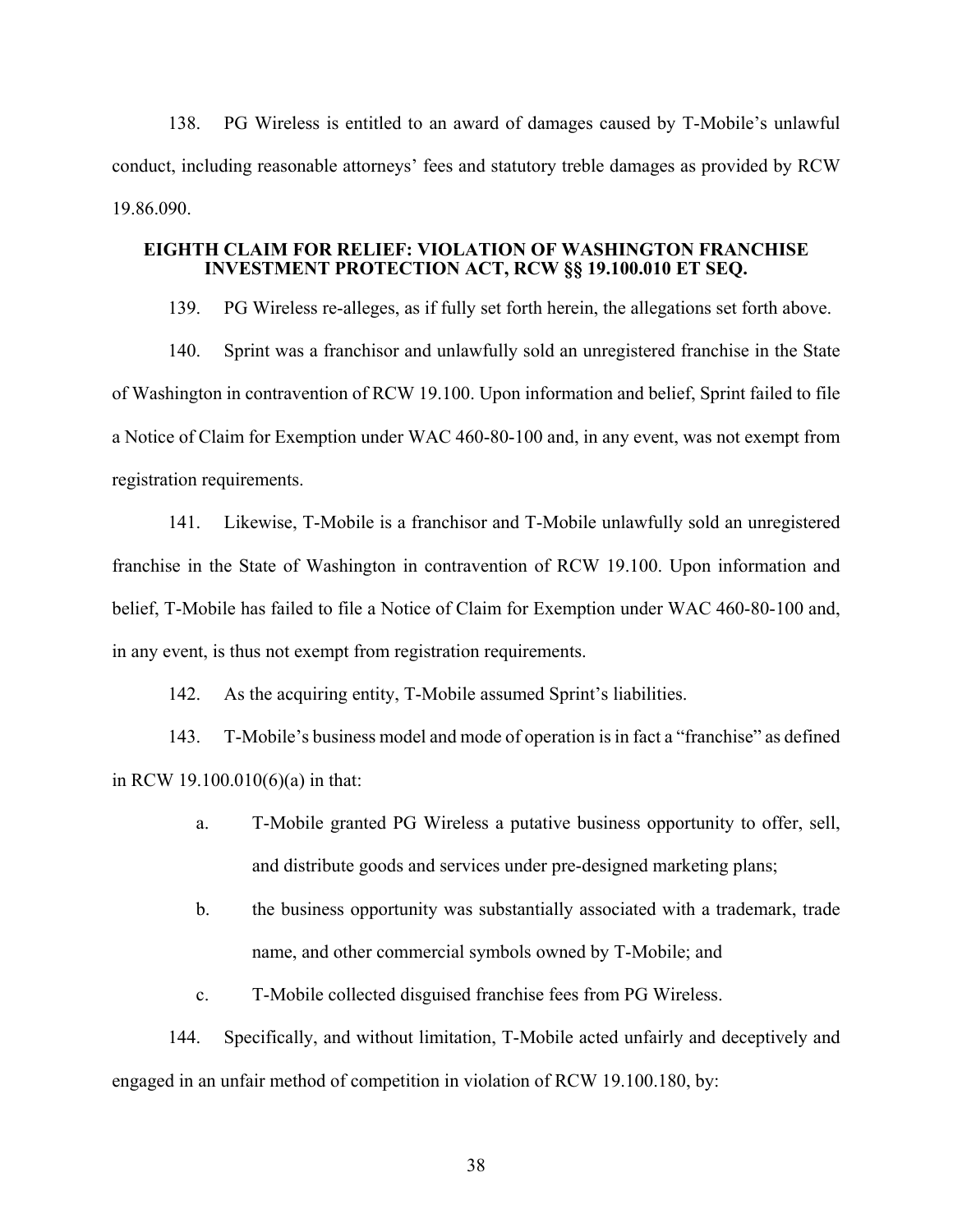- a. Failing to deal with PG Wireless in good faith;
- b. Requiring PG Wireless to purchase goods or services from T-Mobile or from an approved source of supply in the absence of any lawful, justified purpose;
- c. Unreasonably and arbitrarily discriminating between legacy T-Mobile dealers and legacy Sprint dealers, including as PG Wireless, in business dealings;
- d. Requiring PG Wireless to assent to a release or waiver which supposedly would relieve T-Mobile from liability imposed by RCW 19.100.180;
- e. Unreasonably and unnecessarily imposing on PG Wireless standards of conduct such as forcing PG Wireless to purchase security equipment that complied with T-Mobile's specifications, mandating that new hires be approved by T-Mobile, and mandating a minimum number of people on sales floors at all times;
- f. Refusing to renew the franchise without fairly compensating PG Wireless for the fair market value and good will;
- g. Threatening to and actually terminating PG Wireless's stores before the expiration of the franchise without good cause; and
- h. Acting inconsistently with representations made to federal and state authorities concerning commitments about store closures and maintaining employment.

145. PG Wireless has suffered damages by reason of T-Mobile's violation of RCW 19.100 and is entitled to an award of damages, including statutory treble damages as provided by RCW 19.100.190(3), in an amount to be determined at trial, but certainly in excess of \$30 million.

## **NINTH CLAIM FOR RELIEF: UNJUST ENRICHMENT, QUANTUM MERUIT, OR DISGORGEMENT**

146. PG Wireless re-alleges, as if fully set forth herein, the allegations set forth above.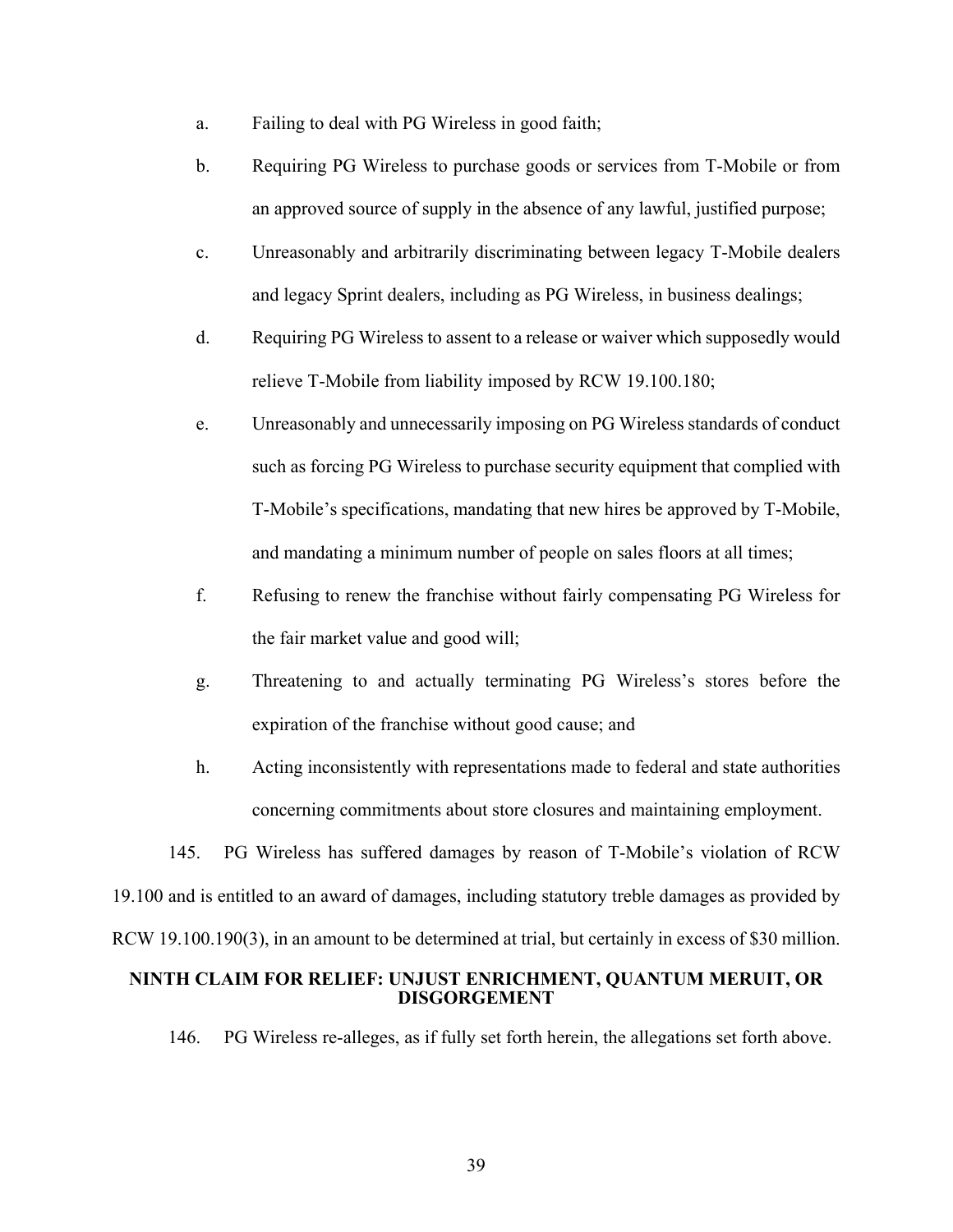147. To the extent a contractual relationship is found to no longer exist between Defendants and PG Wireless (because the Sprint contract has expired and the T-Mobile Agreements are invalid), the Court should compensate PG Wireless for its services, and the loss of its stores under the theories of unjust enrichment, quantum meruit, and disgorgement.

148. Defendants received a benefit from the operation of stores and sales of Defendants' goods and services and in forcing PG Wireless to close its stores.

149. These benefits were conferred at PG Wireless's expense.

150. Under the circumstances, it would be unjust for Defendants to retain the benefit without fairly compensating PG Wireless.

151. Further, T-Mobile should have to disgorge benefits flowing from its fraud.

152. PG Wireless is entitled to compensation or disgorgement in an amount to be determined at trial, but certainly in excess of \$30 million.

153. WHEREFORE, PG Wireless requests the Court enter judgment in its favor and against Defendants, award PG Wireless damages and prejudgment interest, and grant such other relief as the Court may deem just and proper.

#### **GENERAL PRAYER FOR RELIEF AND REQUEST FOR JURY TRIAL**

Accordingly, PG Wireless respectfully requests that the Court grant it the following relief:

A. Award judgment in favor of PG Wireless and against Defendants on each of PG Wireless's causes of action;

B. Award PG Wireless actual damages, which exceed \$30 million, plus statutory treble damages, any other damages allowed by law, and prejudgment interest, attorneys' fees, and costs as allowed by law;

C. Afford PG Wireless a trial by jury; and

D. Grant PG Wireless such other and further relief as is just and proper.